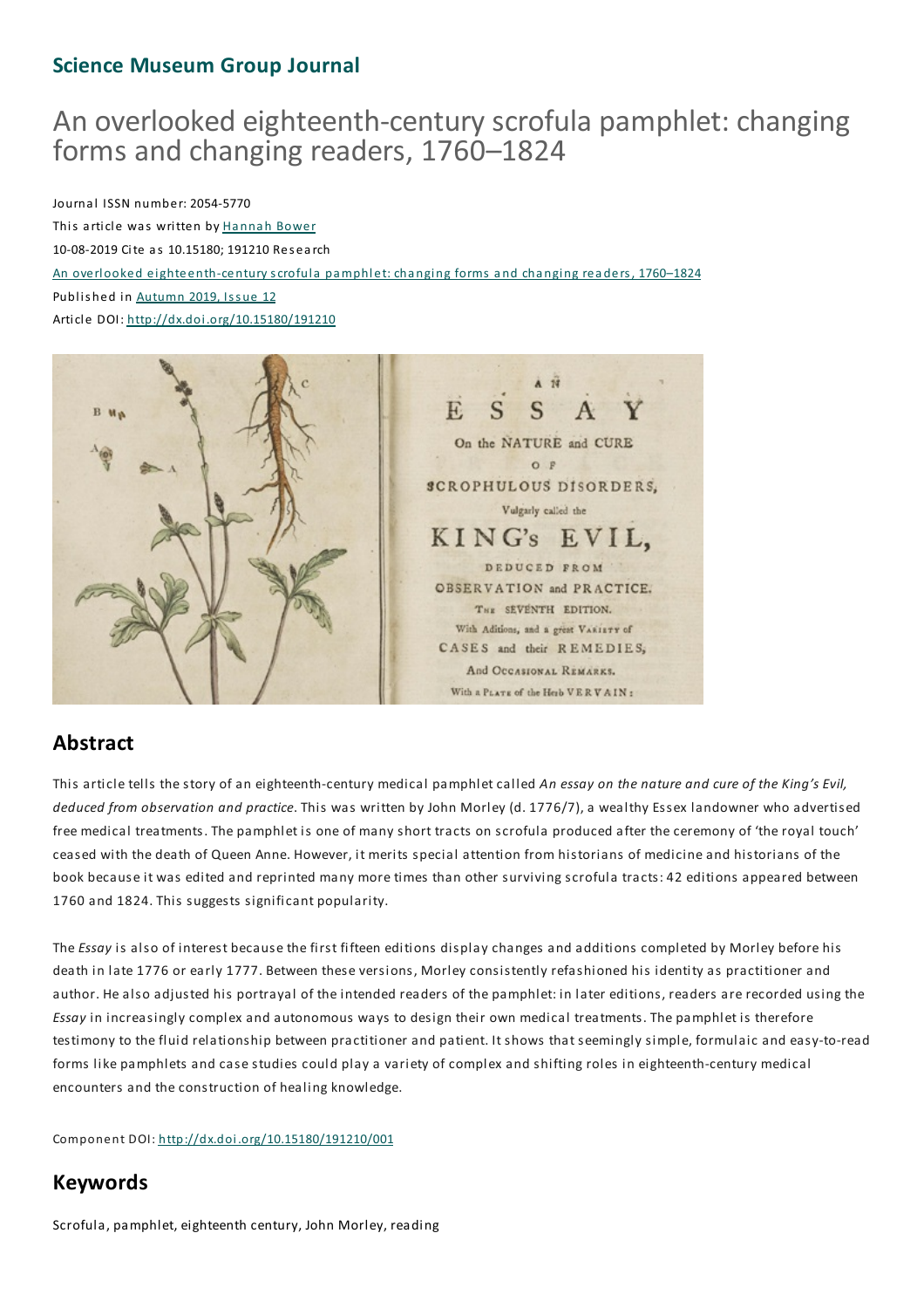## **Introduction**

#### **Figure 1**



© Science Museum/Science & Society Picture Library

Title page and inserted plate from John Morley, *An essay on the nature and cure of scrophulous disorders, vulgarly called the King's Evil […] the seventh edition* (London: Printed for James Buckland, 1771)

#### DOI: http://dx.doi.org/10.15180/191210/008

How did scientific books – or their authors, printers, publishers and readers – create and communicate knowledge in the era of the hand-operated printing press? Given the sprawling nature of this question, the three centuries it covers, and the fluid meanings of the words 'science' and 'book', it is unsurprising that historians have approached this question in different ways. For instance, studies of sixteenth-century intellectuals like John Dee and Gabriel Harvey show us that they gained some of their knowledge by spending large amounts of time annotating, excerpting and cross-referencing complex philosophical and scientific works (Jardine and Grafton, 1990; Sherman, 1995; Blair, 2010). But these scholarly books and their scholarly readers only tell us part of the story about how scientific knowledge was created, communicated, remembered and used: for much of the population, that knowledge was transmitted through shorter, more structurally simplistic and apparently ephemeral text-types, such as handbills, broadsides, recipes and pamphlets.

The subject of this article is one such production:an eighteenth-century medical pamphlet on scrofula written by John Morley, a wealthy but otherwise unexceptional Essex landowner. Initially, the pamphlet – entitled *An essay on the nature and cure of the King's Evil, deduced from observation and practice* – also seems formulaic and unremarkable. However, a close examination of the forty-two editions and reprints produced between 1760 and 1824 reveals that the pamphlet was actually an eighteenthcentury bestseller which played a variety of complex and changing roles in relationships between patients and practitioners. Because its outwardly simple form worked in so many different ways and endured for so long, the pamphlet asks us to rethink our understanding of what a 'simple', 'popular' or 'ephemeral' scientific book was and the ways in which such books could be written and read.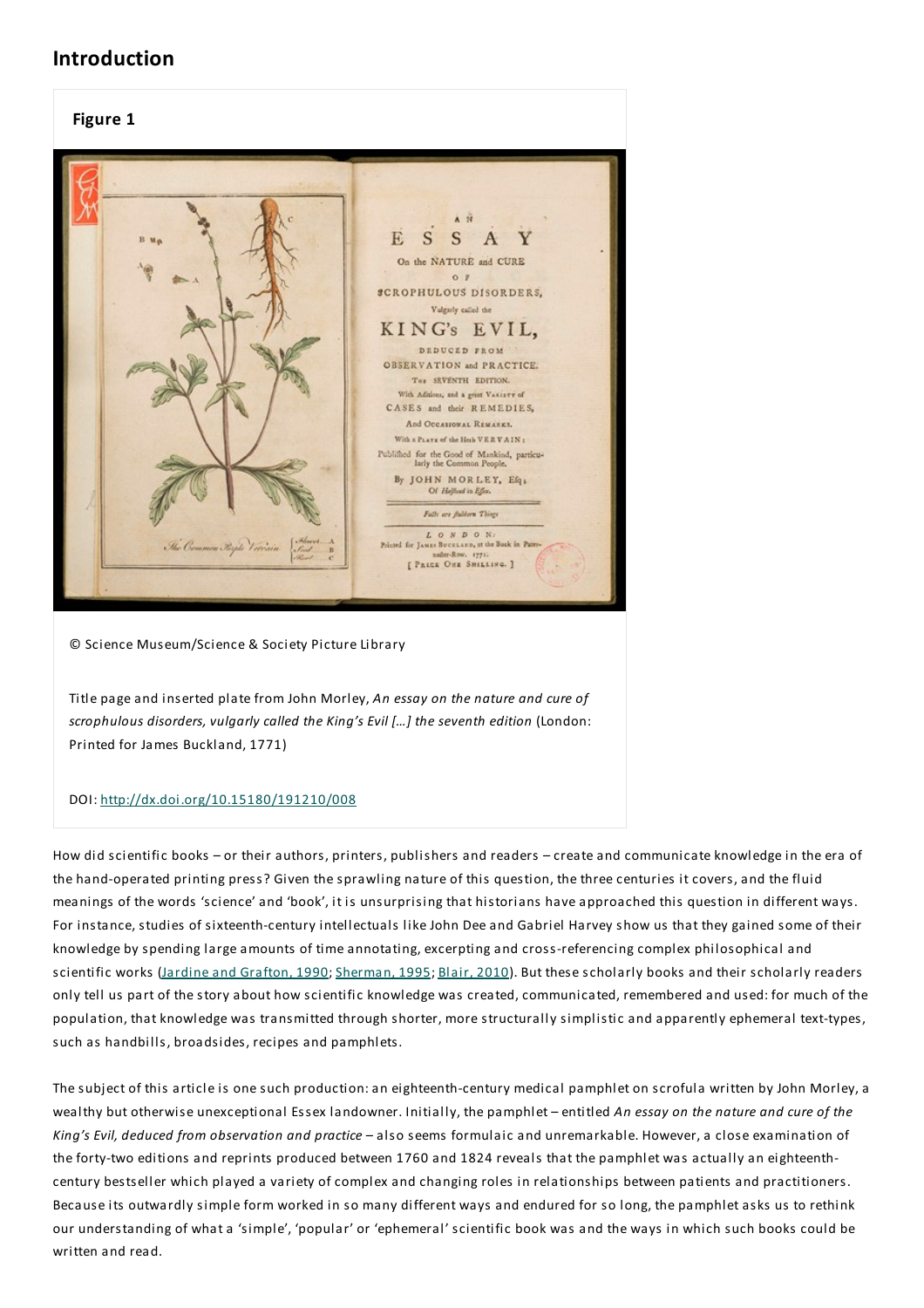In highlighting the variety of roles that this modest-looking pamphlet played in healing encounters, this article builds on several strands of existing scholarship. Firstly, many detailed studies of early modern and eighteenth-century publishing have emphasised, in Robert Darnton's words, the complex 'communication circuit' at play in the production, dissemination and reception of printed books: authors, publishers, printers, booksellers, and readers all shaped the construction and dispersal of knowledge through the written word (Darnton, 1982). Adrian Johns (1998) and Elizabeth Lane Furdell (2002) have fleshed out these early modern circuits in relation to medical and scientific books specifically. Crucially, Johns reminds us that the fixity which scholars have long associated with the printed book – and which might be seen to inflect the reliability of the scientific claims inside – was actually extrinsic to the books themselves; the idea of fixity had to be continually cultivated by booksellers and printers and continually re-recognised by readers.

This acknowledgement of readers' agency in the construction of scientific knowledge has dominated late twentieth-century scholarship. Scholars such as Nicholas Jewson (1974), Roy Porter (1985), Joan Lane (1985) and Wayne Wild (2000) have shown that many patients (large numbers of whom were also readers) possessed sufficient medical knowledge and social authority to describe and diagnose their own symptoms to practitioners, thereby controlling medical interpretations of their ailing bodies. Similarly, Carlo Ginzburg (1992) and Mary Fissell (1992; 2003) have shown that individual readers from diverse social backgrounds extracted their own – sometimes perverse or counterintuitive – meanings from astrological writings, almanacs and sex manuals; no single mode of knowledge construction could be enforced by the text or its author. Furthermore, many readers exercised admirable skill even when interpreting apparently simple or formulaic medical texts: Wendy Wall (2015) and Elaine Leong (2013; 2014; 2018) have demonstrated that decoding, summarising, verifying and rewriting household recipe books involved impressive levels of evaluation, comparison and discernment. Similarly, Jennifer Richards (2012) has shown that sixteenth-century English regimen often contained contradictory pieces of lifestyle advice from various medical authorities which readers then had to choose between for themselves. Even eighteenth-century newspaper adverts for patent medicines required readers to diagnose themselves independently as in need of a particular treatment before they could respond positively to an advertisement (Forman Cody, 1999, pp 109–110). Readers were a vital and active part of communication circuits.

John Morley's pamphlet, which has been entirely overlooked by scholars, is a particularly valuable case study for exploring the range of roles that authors and readers played in these communication networks.This is because, in its initial sixteen years of publication, Morley continually revised and rewrote the pamphlet; the first edition was published in 1760 and the fifteenth edition was published shortly before Morley's death in late 1776 or early 1777.The alterations Morley made to these initial fifteen editions reflected, responded to, and brought about changes in his relationship with the pamphlet's readers.They can be roughly grouped into two phases: many of the changes to the first ten editions indicate Morley's ongoing efforts to fashion an identity for himself as an authoritative and altruistic amateur practitioner; he suggests various ways that readers can use the pamphlet to access his expertise in person. In the final five editions, or second phase, this self-fashioning is still present but Morley starts to represent his readers differently: he records them using the pamphlet in more complex, remote and autonomous ways and he adds navigational tools to facilitate such engagements; the roles of patient and practitioner become increasingly blurred. Analysed together, then, the first fifteen editions map a multitude of ways in which patients and practitioners could engage with one another, and with print, as they created, confirmed, communicated and revised medical knowledge.

Uncovering these relationships compels us to reassess initial impressions of the pamphlet as simply constructed, easy to read, and ephemeral: readers invested significant amounts of time extracting information from it and Morley spent an unusual amount of time revising and updating the text with the result that it endured long beyond his own lifetime. After his death, the pamphlet was reprinted in new numbered editions for the next 48 years.The structure of this article will reflect that chronology: after a brief introduction to the historical backgrounds informing the *Essay,* the first three parts of the article explore the changes Morley made during his lifetime. In these sections, the copies of the seventh and fifteenth editions owned by the Science Museum inform my close analysis of the pamphlet's material form.The final part of the article then extends this material emphasis by exploring the pamphlet's afterlife: how did readers – existing in the real world and not just represented in the pamphlet itself – read, annotate, and use their copies? Here I acknowledge that the pamphlet cannot be wholly subordinated to a neat chronology:although the changes Morley made to the pamphlet unfolded through time and often suggest a forward movement towards particular goals, readers consulted older and newer editions with their own diverse motivations in mind. $[1]$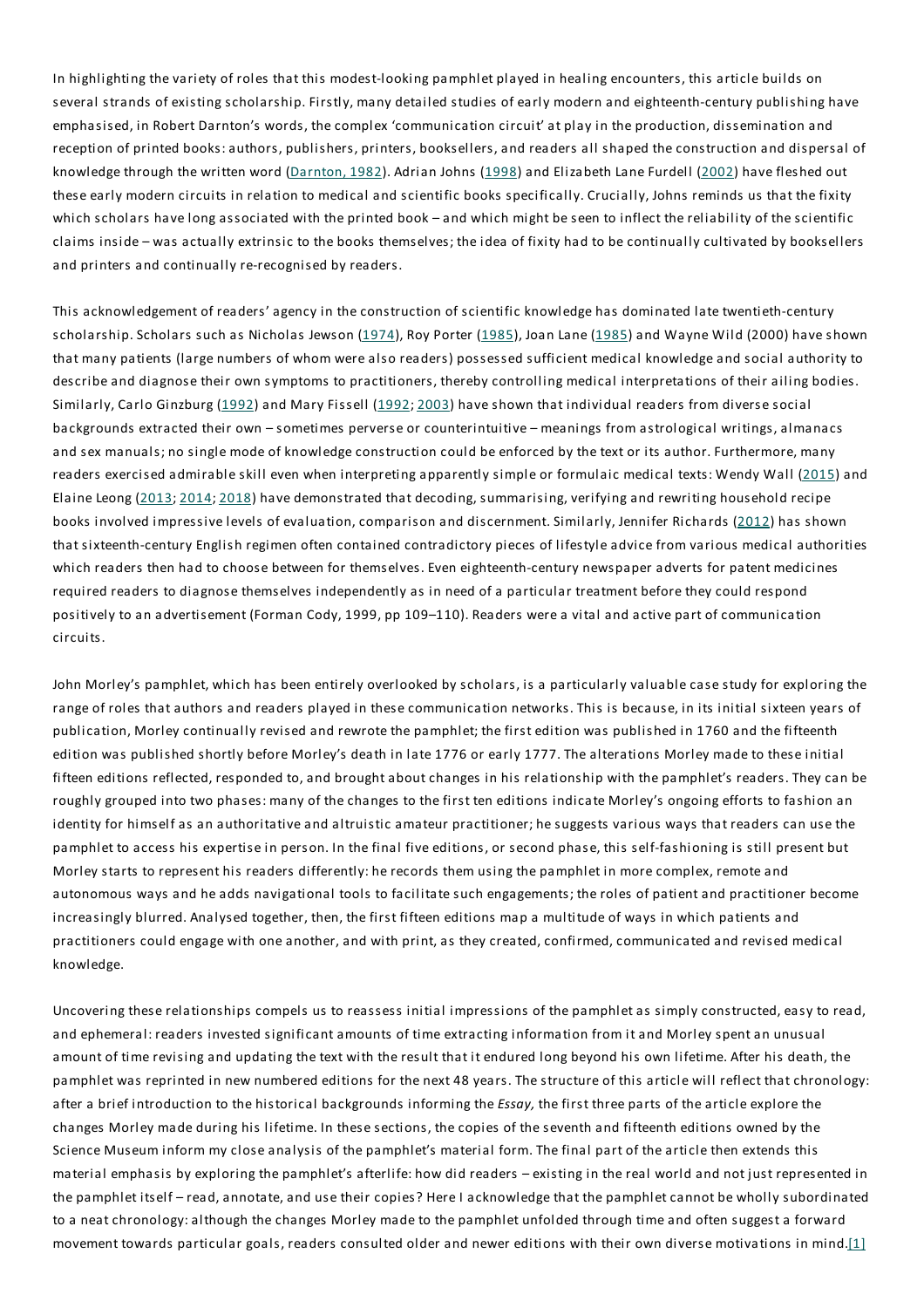## **Historical contexts**

Before analysing the many versions of Morley's *Essay*, it is important to provide a brief overview of the historical contexts informing the pamphlet in order to indicate how typical or atypical it was. Firstly, the subject of the *Essay* is scrofula, an affliction characterised by large swellings of the lymph nodes. We now know that the swellings can be caused by the same mycobacteria responsible for tuberculosis. In the eighteenth century, however, there was less consensus over scrofula's causes and the affliction could prove fatal if it led to festering ulcers and amputations.Even in non-fatal cases, the swellings and deformities the infection produced were likely to have been socially debilitating, especially for the young who have always been – on account of the way the lymphoid system develops – more susceptible to lymphadenopathy (Cohen, Powderly, Opal, 2010, p 164). Morley's experiences reflected this; he added a table to the eighth edition of the *Essay* which described the age and sex of two thousand of his patients: most were under thirty (1363) and the majority of these were female (800) (Morley, 1772, p 57). These young women perhaps suffered more severe social consequences from the cosmetic damage scrofula wrought.

Morley's pamphlet was published several decades after a turning point in scrofula's history. From the Middle Ages through to the death of Queen Anne in 1714, scrofula was treatable through 'the royal touch': this was a large and carefully staged ceremony, in which patients who had exhausted all natural remedies could have their swellings healed by the divinely anointed hands of the English monarch (Brogan, 2015, p 60). This is how scrofula became known as the King's Evil. After Queen Anne's death, however, the Hanoverian monarch, George I, discontinued this miraculous healing ceremony, possibly because of its Catholic and Stuart associations (Brogan, 2015, pp 204–5). So, although natural remedies for scrofula had always been advocated, they acquired a new significance after 1714. There were certainly many texts advertising them at the time of Morley's *Essay* but, judging by the smaller number of editions produced, none seems to have been quite as steady a seller.[2] Historians of medicine have paid little attention to these eighteenth-century writings, focusing instead on the social, political and religious implications of the royal touch (Bloch, 1961; Crawford, 1977; Levin; 1989; Turrell, 1999; Brogan, 2015).[3]

Many of these overlooked eighteenth-century texts on scrofula were issued as pamphlets; indeed, Morley (1776, p 83) describes his *Essay* as a 'Twelve-Penny Pamphlet'. What would this label have signalled to eighteenth-century readers? Pamphlets were defined for taxation purposes by the 1712 Stamp Act as books which did not exceed 96 pages when produced in octavo format (Raymond, 2003, p 82; Bayman, 2016, p 6). However, they could also be produced in quarto and were usually sold unbound with the pages simply stitched together.They were thus characterised by being small, thin, and cheap to produce and many were accessible to a broader cross-section of the population than other kinds of books  $(Halasz, 1997, pp 16–17)$ . This market appeal made pamphlets a popular form for writers, printers and booksellers, who did not need to risk large investments of time and money in their production. In fact, printing and re-printing pamphlets that were proven bestsellers could provide booksellers with enough financial security to stock more costly volumes ( $Bayman, 2016, p$  ).

Seventeenth-century pamphlets associated with topical social issues and political controversies have been well-studied. Although eighteenth-century pamphlets have been discussed in large-scale publishing studies (e.g. St. Clair, 2004, pp 256, 277– 78, 309, 562), less scholarship has been devoted solely to them; this is despite the fact that production of all types of books and pamphlets soared in the second half of the eighteenth century due to growing demand, improved distribution networks and increased organisation within the bookselling trades  $(Raven 2007, 130-31)$ . Medical pamphlets and the ways in which readers engaged with them have been particularly understudied, though there have been a few in-depth analyses of particular writers, controversies and styles (e.g. Newman, 1994; Fissell, 2007, pp 120-27). Furthermore, recent work on other ephemeral medical forms, such as handbills (Guerrini, 2010) and advertisements (Forman Cody, 1999; Barker, 2009; Strachan, 2007; Mackintosh, 2017), has developed important insights into the ways that trust and authority were cultivated and the ways that academic discourse interacted with more widely accessible medical ideas. These studies all provide useful models for approaching Morley's pamphlet.

Another useful model is Deborah Madden's study of John Wesley's eighteenth-century pamphlet, *Primitive Physic; Or an Easy and Natural Method of Curing Most Diseases*.This was a short compendium of medical recipes for healing all kinds of ailments (Madden, 2007). John Wesley had much in common with Morley: he did not have a formal medical qualification; his professed reason for publishing the pamphlet was to help the poor, and his recipe collection shared a practical and therapeutic emphasis with later versions of Morley's *Essay*, allegedly providing simple, homely cures that even poor labourers could make. As Madden (2007) has shown, however, Wesley's reading and intellectual influences were wide-ranging; Morley's engagement with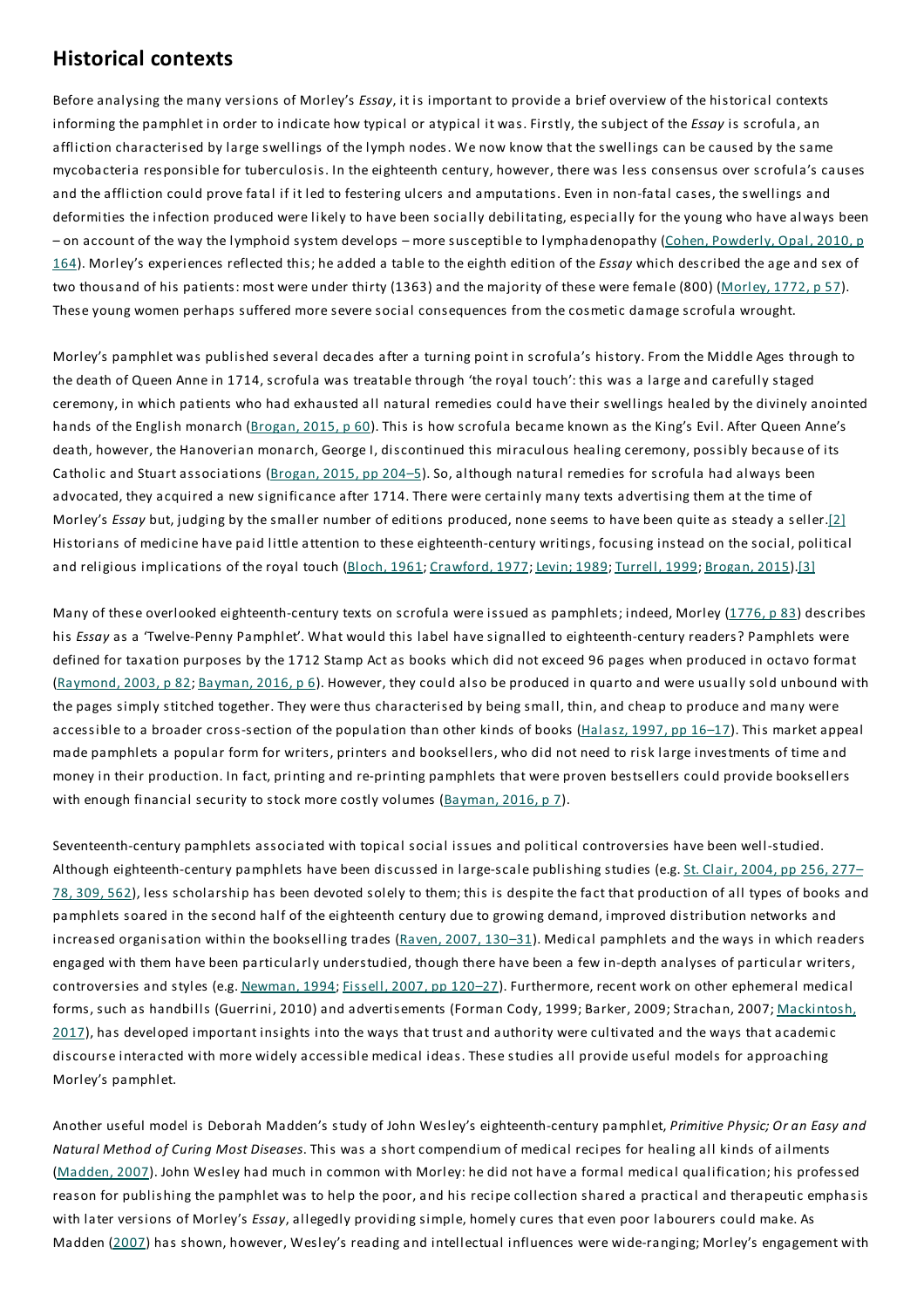academic writings (discussed below) might seem similarly surprising given that – like Wesley – he was associated by his opponents and critics with anti-intellectual, folk remedies. Both texts therefore show us that academic discourse could inform even the simplest, most widely accessible writings: both were pocketsize and concise and were advertised at the same affordable price of one shilling.

Like Morley's pamphlet, *Primitive Physic* stands out from similar titles because it went through many more editions: 23 editions were produced during Wesley's lifetime and the 37th and last edition was produced in 1859, over one hundred years after the first edition was published (Madden, 2007, p 11). Like Morley, Wesley was assiduous in tweaking and updating his text across these editions, correcting errors and adding new recipes.The ease and cheapness with which pamphlets could be revised and reprinted was probably a large part of their appeal for both authors: it meant that knowledge could be supplemented; reader and reviewer feedback could be incorporated and, as we shall see, authorial identity could be continually refashioned. It probably also contributed to the pamphlets' ongoing appeal to buyers: title pages advertising a 'new' or 'revised' text could convince readers that they were purchasing cutting-edge knowledge. The comforting familiarity of the author's name by later editions possibly also served as a stamp of authority.

But pamphlets had negative associations as well: the rapidity with which they were printed and written meant they could be associated with sloppy writing skills, a lack of intellectual rigour and demeaning commercial motivations (Bayman, 2016, pp 13–15, 19; Raymond, 2002, pp 7–11). Pamphlets advertising medical services and products were especially susceptible to negative associations with 'quacks':as Roy Porter has shown, this capacious term of abuse was often deployed in eighteenthcentury polemic to describe practitioners – both educated and unlearned, qualified and amateur – who used wide-reaching printed forms such as pamphlets, broadsides and newspapers to sell inefficacious cures to gullible patients (Porter, 1989, pp 1–20).[4] Harold Cook (1986, p 43) suggests that, compared to broadsides, pamphlets were considered a more respectable medium for eighteenth-century orthodox physicians: they were more informative and less obviously commercial. But the concerns associated with any kind of mass publishing still affected pamphlet writers: William Vickers, the author of another eighteenth-century pamphlet on scrofula, expressed such unease when he proclaimed that 'this way of publishing Medicines and Cures is now esteemed Quackism...' (Vickers, 1709, p 11).

Because of these associations, readers of medical pamphlets also risked being denigrated as gullible and naive; pamphlets on all subjects had long been belittled as 'toyes, trifles, trash, [and] trinkets' (Greene, 1583, sig. A3; Bayman, 2016, p 15). In their attempts to move beyond such polemic, and discover the diverse ways in which readers actually engaged with pamphlets and other small books, scholars have been hampered by a lack of evidence: many copies of these books do not survive and those which do frequently contain no material traces of readers' engagements with them (Fissell, 1992, p 88). This is another reason why John Morley's pamphlet – and the significant number of copies surviving in repositories around the world – are so valuable: not only do some copies survive with annotations, but the testimonials Morley includes in later editions contain information from readers about how they extracted information from the pamphlet. As we shall see, these show that even short, seemingly formulaic texts could invite a variety of complex reader responses.

Component DOI: http://dx.doi.org/10.15180/191210/002

## **Initial experiments, 1760–63: the first and second editions of the Essay**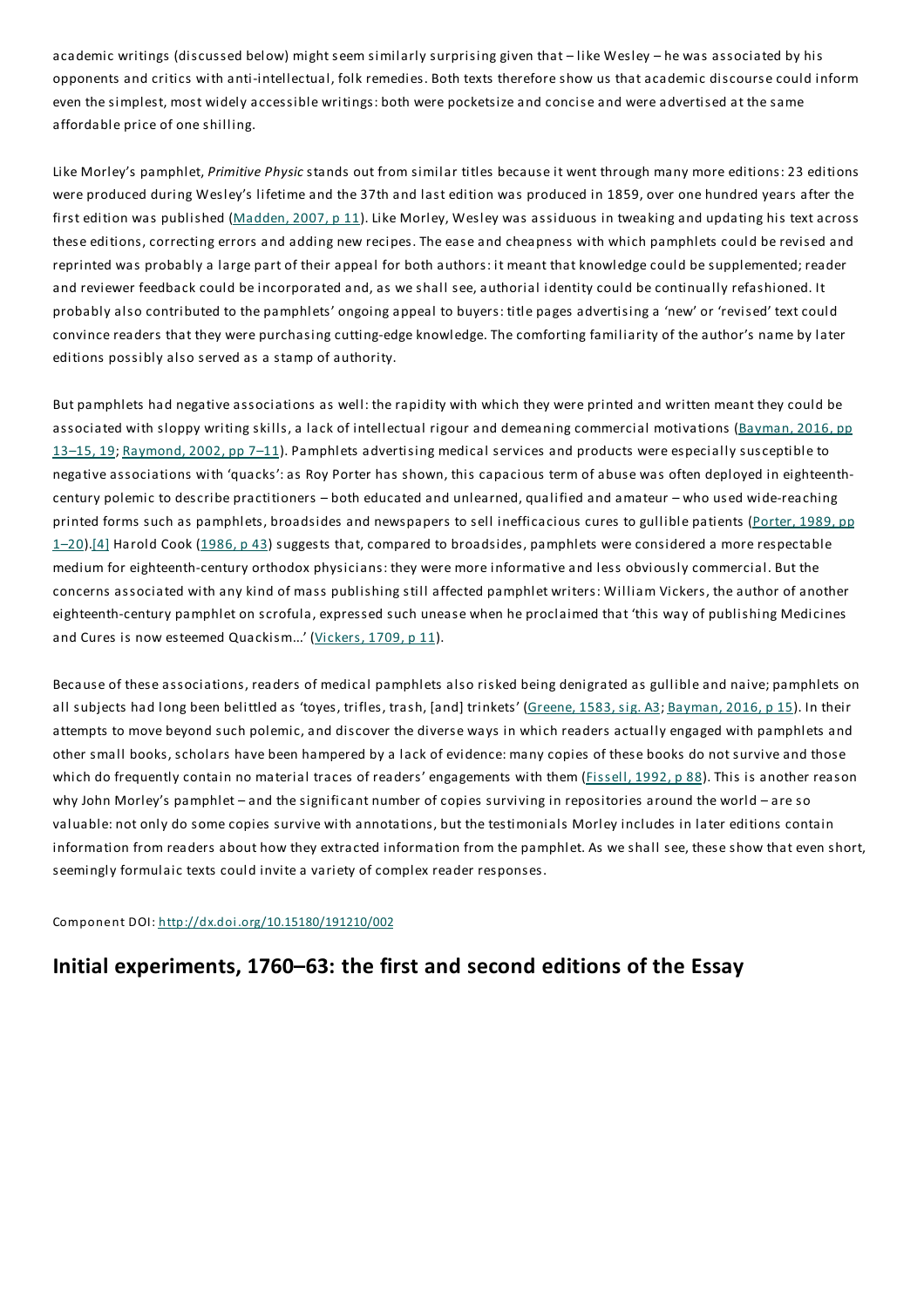# ESSAY

A N

#### ON THE

## NATURE and CURE

#### **OF THE**

## KING's EVIL.

Deduced from OBSERVATIONS and PRACTICE,

And defigned for the PUBLICK GOOD.

By a private Gentleman of Halfted in Effex.

# LONDON:

Printed for JAMES BUCKLAND, at the Buck, in Pater-Nofter-Row; and Sold by T. TOFT, in Chelmsford.

M.DCC.LX.

Price Six-pence, or Five Shillings a Dozen.

© University of Manchester

Title page of John Morley, *An essay on the nature and cure of the King's Evil* (London: Printed for James Buckland, 1760)

DOI: http://dx.doi.org/10.15180/191210/009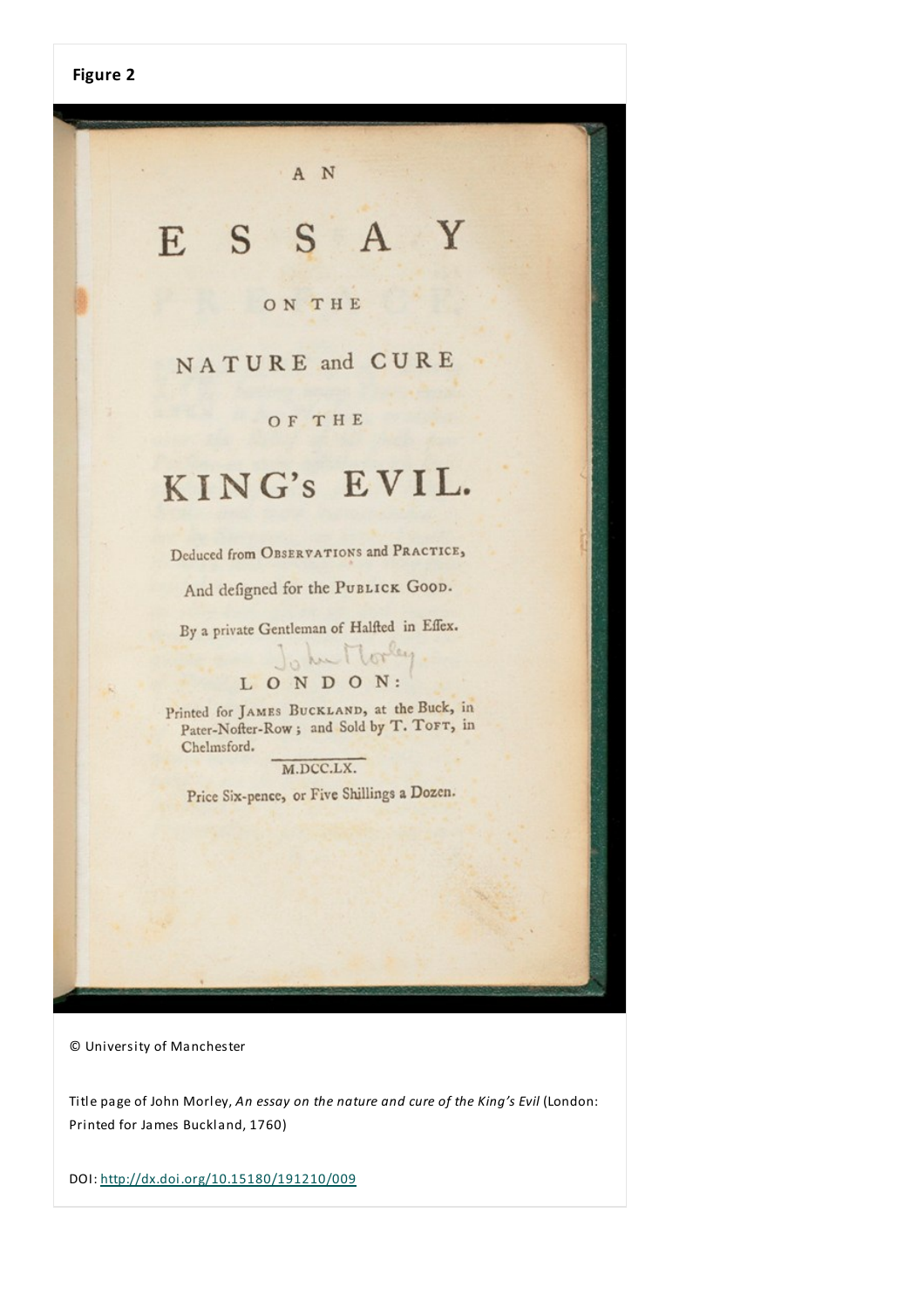

© The Huntington Library, San Marino, California

Title page of John Morley, *An essay on the nature and cure of the King's Evil […] the second edition* (London: Printed for James Buckland, 1763)

#### DOI: http://dx.doi.org/10.15180/191210/010

Morley published the first edition of his *Essay* in 1760 and the second edition was published three years later. Outside the contents of the pamphlet, we know little about Morley beyond the fact that he was the grandson and heir of a prosperous land agent who rose from humble origins as a butcher to become the land agent of Josiah Child (director of the East India Company) and Robert Harley (English Prime Minister) (French, 2000, pp 44-66). This inheritance left Morley with substantial wealth and, when he died, he left over £12,000 to his three youngest children and their heirs, before bequeathing all of his land to his eldest son.[5] There is no evidence, though, that this impressive wealth gave Morley access to any formal medical training; he admits in the *Essay* that he is 'no Physician, Surgeon, or Apothecary' (Morley, 1760, p viii). However, such wealth probably did give Morley the leisure and financial security to write fifteen versions of his pamphlet. He might even have financed these editions himself; in the eighteenth century, pamphlets were often printed at the expense of their authors (St. Clair, 2004, p 562).

Like all of the editions printed in Morley's lifetime, the first two editions were published in London by an eighteenth-century bookseller called James Buckland (Heal, 1951). Between 1736–41, Buckland resided at a partitioned shop (now referred to as 14a) in London's Paternoster Row; he then moved to number 57 on the Row, where he was succeeded after his death in 1790 by George Wilkie, the publisher of later editions of the *Essay* (Raven, 2007, p 177). Paternoster Row was one of the most prominent areas for booksellers in the eighteenth century and Buckland seems to have had a long and respectable career there; his will shows that he left an allowance of forty pounds a year to his son.[6] However, Buckland's shop – positioned in the southeastern quarter of the Row – was situated in an area dominated by old-fashioned publishers and less notable names; indeed, Buckland is remembered in Charles Timperley's *Encyclopaedia of Literary and Typographical Anecdote* as an 'old fashioned gentlemanly type of bookseller' (Raven, 2007, p 177). Was it this gentlemanly demeanour that recommended Buckland to the Essex-based Morley? Perhaps. However, the alliance was more likely the result of Buckland's own ties to Essex. Before moving to London, Buckland published books in Chelmsford[7] and he maintained connections there: the first two editions of the *Essay* list Timothy Toft, a Chelmsford bookseller, as the local seller of the pamphlet.This arrangement was probably fostered by family relations: for part of his publishing career, Toft was the partner of Richard Lobb, Buckland's nephew by marriage (Plomer, 1968, p 246) The Lobb family also connected Buckland to medical matters: his wife, Elizabeth Buckland, was the niece of Theophilus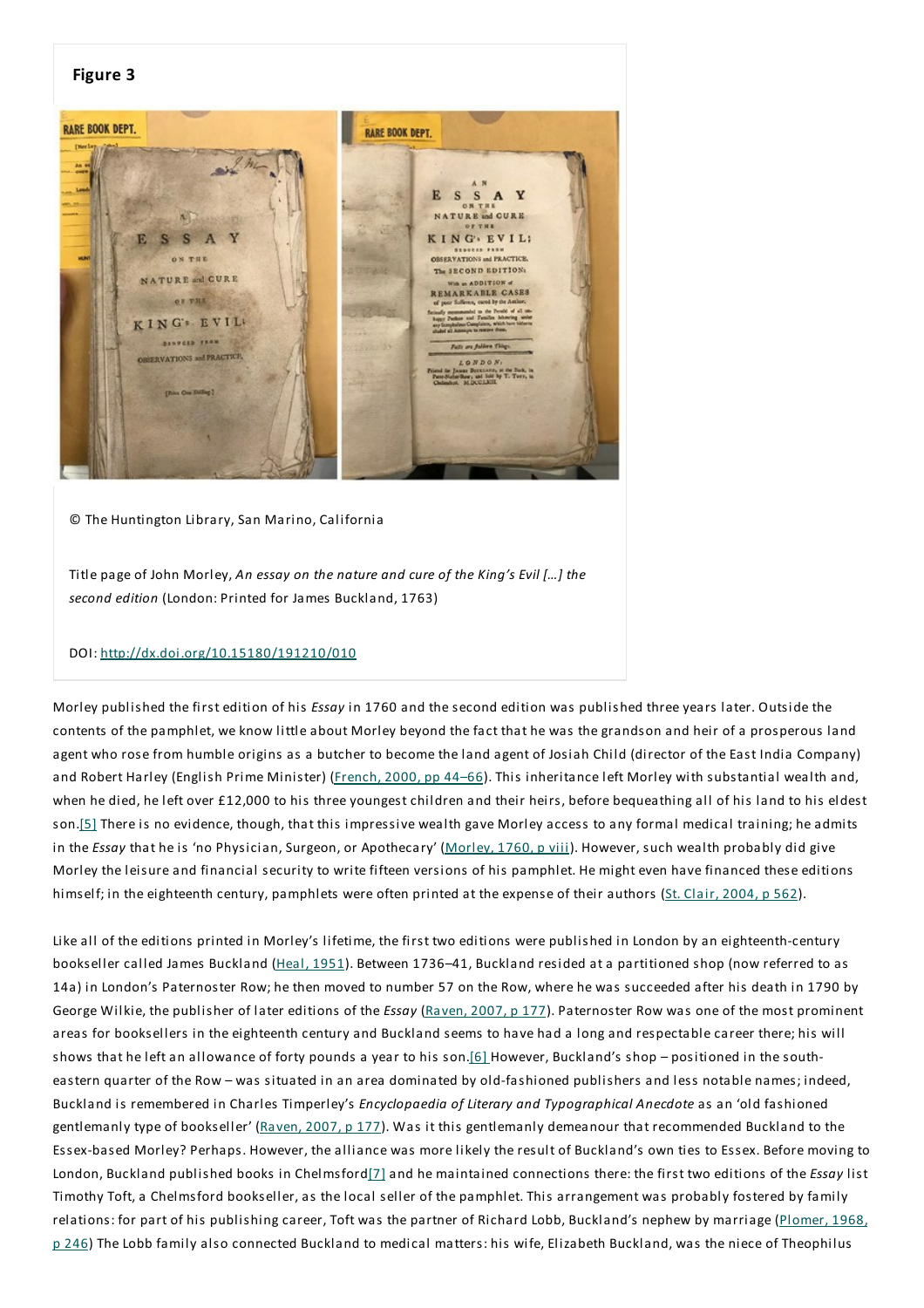Lobb, a physician and published medical writer who had patented a medical tincture; he left the proceeds from the sale of this tincture to Elizabeth (Goodwin and Payne, 2004). There was, then, a strong network of familial connections linking Buckland to Essex and to medical matters, and making him an appropriate publisher for Morley's *Essay*.

Both of these first two editions of the *Essay* were printed in octavo but the title pages differ in several respects: in the first edition, the pamphlet is obscurely attributed to 'a private Gentleman of Halstead in Essex' but in the second edition, no author is mentioned. It seems Morley – who is eventually identified at the end of the preface – wished to cultivate a sense of mysterious anonymity.The second difference concerns cost: the price of the first edition is listed as six pence, whilst the price of the later edition is recorded on an outer wrapper as one shilling.This increase can be partly justified by the fact that the second edition is over thirty pages longer, containing an added set of case studies recording the details of patients whom Morley had successfully cured; the second edition therefore required more paper and ink and more expense.

Beyond these differences, the pamphlets are almost identical in content: both contain a preface in which Morley claims that his cure for scrofula was inherited from a female relative who also used it to treat the poor (Morley, 1760 and 1763, pp iii–viii). Similar attributions of cures to female healers occur in many early modern medical writings and in several other scrofula texts. [8] These narratives – which hover indeterminately between historical plausibility and trite convention – were probably intended to capitalise on female associations with beneficence, domesticity and nourishment; as multiple studies of seventeenth and eighteenth century women have shown, charitable healing was a significant part of upper-class identity formation and network building (Vickery, 1998, pp 153-56; Pollock, 1993; Hole, 1953, pp 79-98). The repetition of this trope might have made the *Essay* seem tired and unimaginative to some readers, but to others it could have endowed the pamphlet – and the medical knowledge inside it – with a sense of timeless wisdom.

Given this prefatory narrative of a secret remedy passed down through generations, it is surprising that neither of these editions of the *Essay* actually contain any information about a *cure* for scrofula: both versions are – somewhat anticlimactically – devoted to discussing the *causes* of the affliction. Even the reports of successful cases included in the second edition contain no information about the actual treatments Morley used on his patients.This omission increases the sense of mystery surrounding the inherited cure. Meanwhile, Morley's dissection of scrofula's causes enables him to display his learned familiarity with chemical and mechanical medical theories: he attributes most scrofula cases to the increased presence of alkaline salts in the blood and argues that, because these salts can be particles of irregular shapes and sizes, they cause obstructions in the glands, the 'Strainers of the Body' ( $Morley, 1760, p 19$ ). These blockages separate red globules (the fibrous part of blood) from the serous part of the blood which carries the globules around the body.The red globules, which are no longer interspersed with the serous part of the blood, obstruct the body's spirits, putrefy and turn into pus. At the same time, distended glands and build-ups of the serous part of the blood produce tumours and ulcers, the characteristic symptoms of scrofula (Morley, 1760, pp 19–21).

In this account, Morley cites several well-respected, academically qualified scientific authorities. Sometimes, his engagements with these writers are fleeting; they appear merely as namedropping exercises designed to showcase his learning and the importance of his secret cure. For example, he refers briefly to writings about scrofula by Sir Richard Blackmore (1654–1729) and Charles Leigh (1662-1701?), both of whom were university-qualified physicians and Fellows of the Royal Society (Gregori, 2004; Sutton and Bevon, 2004). Morley interprets Leigh's desire for 'some specifick' to cure scrofula as evidence that 'the Nature and Cure of this Disease was very little known by any of the Faculty in his Time' (Morley, 1760, p 16). He then cites Blackmore's comments on the difficulty of untangling the symptoms of scrofula from those of other diseases; this, Morley claims, 'strengthens Dr. Leigh's Observations of the small Progress that has been made in the Nature and Cure of the King's Evil' (Morley, 1760, pp 16–17). Morley presents both of these academic medical authorities as outdated, of their time, and unable to see a way forward in the treatment of scrofula. His remedy, the pamphlet implies, has relieved such blindness.

Given this progressive chronology, it is ironic that Morley's own medical theory may have seemed outdated at the time he was writing. For instance, he explains that his conception of the alkaline composition of the blood was influenced by Robert Boyle's *Memoirs for the Natural History of Humane Blood* (1684) (Morley, 1760, pp 11–12). As scholars have noted, *Memoirs for the Natural History of Humane Blood* was already outdated when Boyle published it: it was composed from findings that were two decades old and it failed to take note of new research on the structure of the blood by scholars such as Antoni van Leeuwenhoek and Walter Needham (Hunter and Knight, 2007).<sup>[9]</sup> Morley may have been aware of this particular shortcoming: his claim that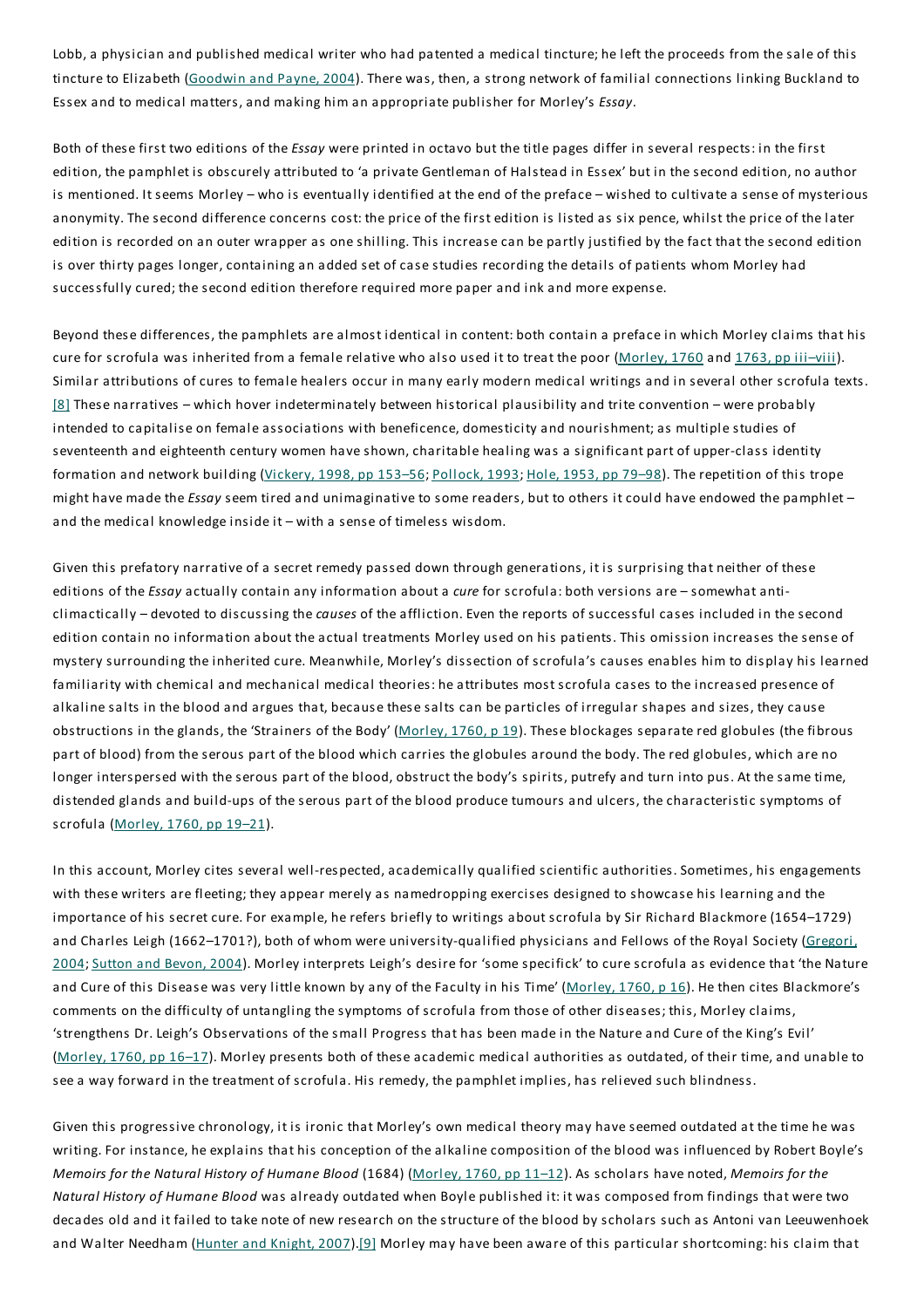the fibrous part of the blood consists 'of great Numbers of fine smooth red Globules' recalls van Leeuwenhoek's 1674 description of red blood cells under the microscope (Morley, 1760, p 18; Hunter and Knight, 2007, p 160).

On the whole, though, Morley was not very assiduous in updating his citations; unlike John Wesley, he did not update each edition in relation to new medical findings (Madden, 2007, p 269). For instance, Morley cites *Observations of various eminent cures of scrophulous distempers commonly call'd the King's Evil* (1712) (Morley, 1760, p vi).This tract was written by James Gibbs, a student at Oxford University and, later, a practising physician. Like Morley, Gibbs was an advocate of a form of iatrochemistry which explained diseases through the proportion of acids and alkalis in the body.This body of thought, which extended the chemical ideas of Paracelsus and Jan Baptist van Helmont, was developed in the second half of the seventeenth century by individuals such as Franciscus Dele Boë Sylvius and Herman Boerhaave. In the late seventeenth and eighteenth centuries, acids and alkalis remained central to medical theories, but established iatrochemical ideas were modified by Newtonian ideas about gravity, attraction between matter and the movement of fluids through the body; they were also modified in the second half of the eighteenth century by a move back from mechanism to vitalism and by new ideas about contagion (Roos, 2007, pp 108–54; Guerrini, 1985; DeLacy, 2017, pp 19–54). As Anne Marie Roos (2007, pp 158–63) notes, James Gibbs' tract was already outmoded when it was published in the early eighteenth century because Gibbs did not engage with Newtonian ideas, but continued to explain scrofula through a combination of astrological influence and increased acidity. Morley seems similarly outdated for the late eighteenth century:although there is a fleeting reference to Newtonian ideas of attraction, his corpuscular, iatrochemical explanations do not include any detailed engagement with Newtonianism, vitalism or contagionist theories.[10] His citations of Boyle and Gibbs also indicate that his writing was more closely connected to the academic conversations of the late seventeenth century than the late eighteenth.

There is no evidence, though, that Morley considered his *Essay* old-fashioned and only intellectually up-to-date readers would have recognised it as such. Other lay readers probably took at face value Morley's portrayal of himself as a mediator of current academic knowledge:after assuring readers that he will not use 'hard Words, or technical Terms of Art, to puzzle and confound [them]', he is careful to explain difficult terminology (Morley, 1760, p viii). For example, he likens the corrosion of human bones by alkaline salts to the salting 'of raw Beef [...] in the Pickling Tub' (Morley, 1760, p 14). In the seventeenth and eighteenth centuries, information ascribed to academic authorities was continually being reinterpreted in new, more accessible contexts: for instance, Anita Guerrini (2010) has shown that broadsides advertising displays of human 'monstrosities' were influenced by learned anatomical discourse. Similarly, Wendy Wall (2015, p 222) and Lynette Hunter (1997a, pp 89-107; 1997b, 191-94) have demonstrated that seventeenth- and eighteenth-century owners of household recipe books cited and evaluated Robert Boyle's experiments. Indeed, in a catalogue of books owned by Morley's notorious land agent grandfather, the first text listed is 'Boyle's Experiments on Cold' (*A Catalogue of valuable English books...,* 1733, [p 3]). Morley's pamphlet may well have been aimed at this kind of lay audience: an audience of upper-class amateur intellectuals who - like Morley - did not possess any formal academic qualification but had the leisure and financial resources to pursue their scientific interests. These readers should not automatically be labelled as passive recipients of simplified – or 'popularised' – academic knowledge; scholars have shown that, instead of a top-down trickle of knowledge from academic authorities, there was often a more complex exchange of ideas occurring between different social groups (e.g. Jewson, 1974; Porter, 1985; Smith, 1985; Wilson, 1992; Fissell, 1992). Later sections of this article will also show that the assimilation of knowledge by lay readers was an active and skilful process.

Intriguingly, though, these amateur intellectuals are not the audience to whom Morley explicitly directs the *Essay*: instead, the title page of the second edition claims that the pamphlet is 'seriously recommended to the Perusal of all unhappy Persons and Families labouring under any scrofulous complaints' (Morley, 1763). How, though, were these scrofulous patients to derive any benefit from a text that did not describe a remedy? What good would an aetiological discussion of scrofula have done them? Morley justifies the omission of his remedy in the following way:

It may be asked, why I don't publish my own [cure] [...]? To such Enquirers I answer:The Medicines I use are very innocent and common Things, but the Preparation is curious and difficult, and takes much Time to compleat […] as the common Labourers, and Handicraftsmen, their Wives and Children, make the Bulk of my Patients, it is above their Capacity, and of no Use to tell them any Thing about it, more than what is necessary [...] and to give them the plainest and simplest Directions possible. (Morley, 1760, p 30)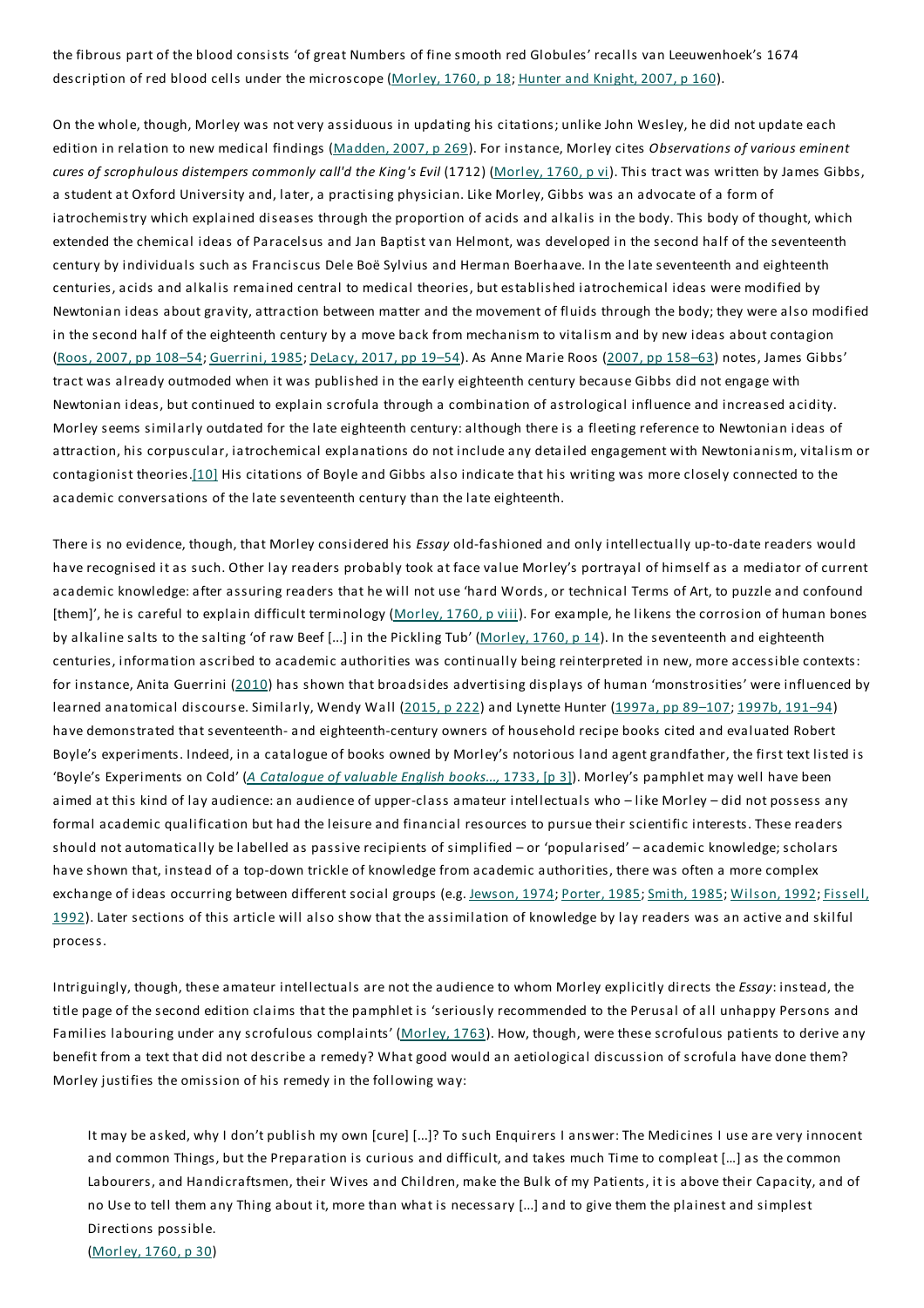If practical instructions really were 'above [the] capacity' of this group of patients, then Morley's aetiological explanations – however simplified – also would be. Perhaps, these first two editions were actually intended by Morley (and his commerciallyminded bookseller) to function more as advertisements than self-help guides: if readers saw the word 'cure' on the title page, they might be persuaded to buy the pamphlet without realising that it did not contain a remedy.They could use the pamphlet to diagnose their own symptoms as scrofulous but, once they realised the cure was missing, they would need to seek Morley out and employ his medical expertise in person. Harold Cook has observed that many practitioners employed this advertising technique: Nicholas Sudell, the seventeenth-century author of *Mulierum Amicus: Or,The Woman's Friend* (1666), gave directions on making medicines for female ailments before claiming that, if these proved ineffective, he had many secret remedies for sale in London (Cook, 1986, pp 43-44). Mary Fissell (2007, p 126) suggests that such pamphlets served a dual purpose: they 'were neither purely informational nor purely promotional but an extremely successful hybrid of the two'. A similar blend has been observed in eighteenth-century newspaper advertisements by Alan Mackintosh (2017, p 207): the authors of these adverts used measured lists of facts about a patent medicine, its creator, and use to convince buyers of its trustworthiness. Morley applied the same techniques to his person: by showing his understanding of medical theories and physiology, he could convince readers that he was an educated practitioner worth trusting.

It may seem odd to associate Morley with advertising: his wealth meant that he had no obvious need to puff his medical services but – unlike most pamphlet writers and sellers of proprietary medicines – could offer them for free (Morley, 1760, p viii). Simon Shapin (1994, pp 83–84) has argued that gentlemanly disinterestedness was used in early modern academic circles to cultivate a sense of unbiased scientific authority; the logic underpinning this intellectual privilege was that those in secure social and financial circumstances had no need to falsify their scientific findings; they could share reliable information freely and for the public good. Morley's pamphlet may have been interpreted in these disinterested charitable terms; perhaps he only concealed his free cure because he genuinely believed that he could offer patients better care in person than any self-help pamphlet. But, lacking any formal qualifications, he may also have advertised his services in order to bolster his reputation and intellectual credentials. Susan Lawrence (1996, pp 36–38), Sandra Cavallo (1991) and Alan Mackintosh (2017, pp 91–97) have stressed the difficulty of unravelling the motivations of charitable acts in the past, arguing that self-interested motives concerning reputation and money need not always have cancelled out more benevolent medical aims. We should be aware, then, that the 'medical marketplace' was not just a market where patients and practitioners negotiated economic circumstances, but a space where economic considerations interacted in complex ways with social factors like reputation and altruism (Jenner and Wallis, 2007).

We also need to remember, though, that eighteenth-century readers did not always interpret those intersecting factors in a nuanced way:a reviewer from the periodical *The Critical Review* was clearly sceptical about Morley's altruistic aims.The unnamed author of this scathing response to the *Essay* may have been Tobias Smollett, satirist, surgeon and editor of *The Critical Review* until 1763 (Simpson, 2008):

We know not whether the author's evil or the king's evil be the most disagreeable distemper: but both are said to be cured by the royal touch, which, for our sakes, we could wish applied to this writer, that his discharge may be stopped. All we can learn from this benevolent address is, that Mr. Murety,[11] Gentleman of Halstead in Essex, is possessed of a specific against the king's evil, the secret of which he had communicated to him by a lady of his family.This *arcanum* he is determined to keep in the family, thereby to raise its importance [...] What Pity the world should ever be deprived of so humane and benevolent a citizen!

#### ('An Essay on the Nature and Cure of the King's Evil…',*The Critical Review* or *Annals of Literature*, 1760, pp 244–45)

Making full use of the association between scrofulous ulcers leaking pus and excessive verbal discharge, this reviewer suggested that Morley selfishly concealed his cure in order to increase its perceived value and boost his own reputation. Morley is here cast in the role of a fame-hungry charlatan. His early attempts to fashion himself as a well-read, authoritative, altruistic practitioner do not seem to have been unanimously convincing.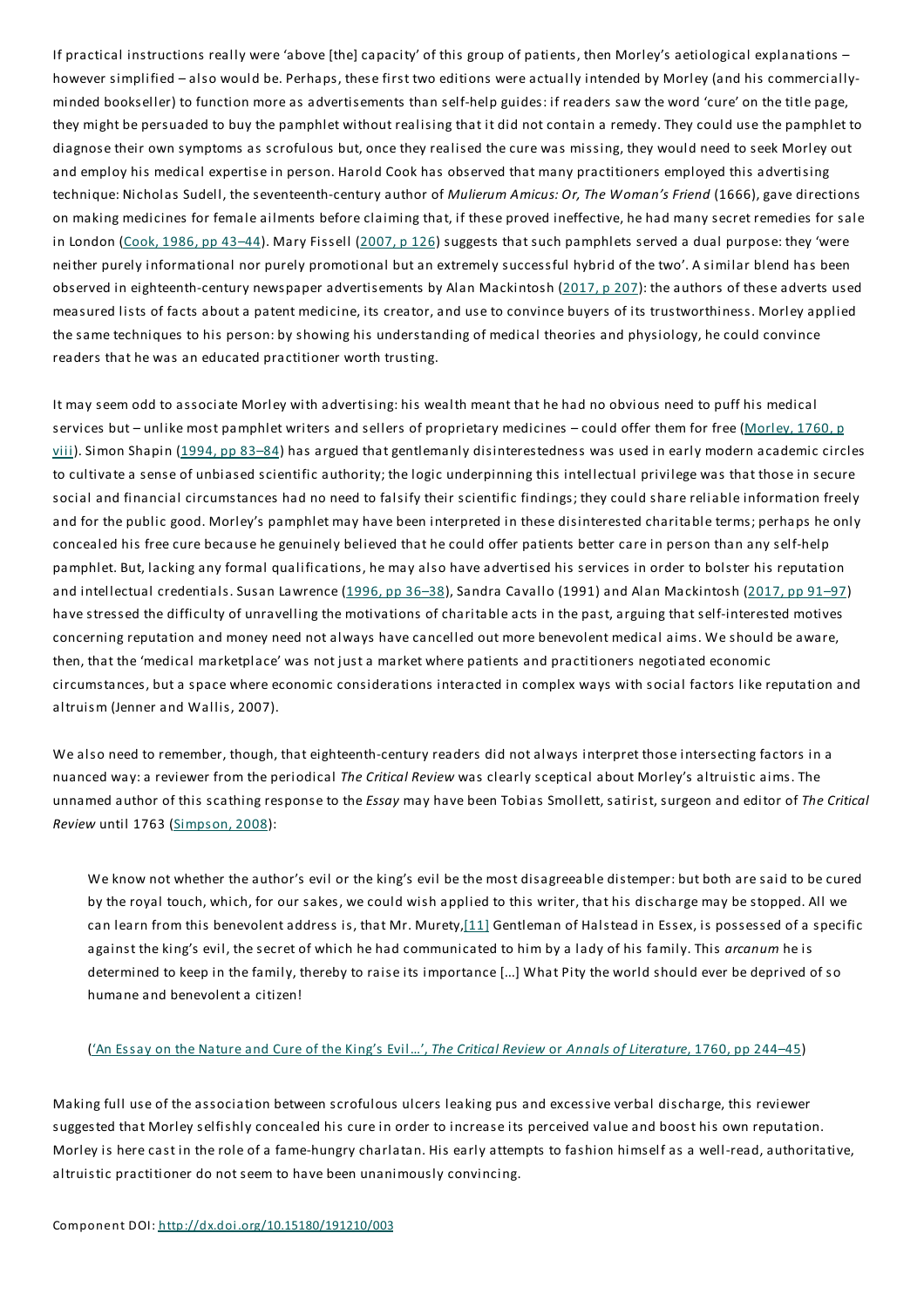## **The middle editions, 1766–74: a self-help guide?**

Negative reviews frustrated Morley: in the third edition of the *Essay,* published in 1766, he writes that he has not written the pamphlet 'to tickle the Ears, or please the Palates of the censorious Readers or mercenary Reviewers, who find fault with what they do not understand' (Morley, 1766, p v). Here, Morley turns the tables on the above reviewer (whom he cites in a footnote), reframing the reviewer as the commercially motivated one, rattling out misguided reviews for money. Nevertheless, Morley heeded that reviewer's advice, demonstrating just how pivotal a role readers played in the communication circuits shaping printed books: the so-called 'third edition' of the *Essay* bears the same title as the first two editions, but it is a completely different text, allegedly aimed at a different readership. Morley describes this shift in the text's new preface:

Being daily importuned not to let the Method [of curing scrofula] die with me, I some Years ago published two Editions of this Essay to let poor Sufferers know where to apply for Advice (gratis), but did not tell them any Receipts for the Distemper; I shall now publish those Methods and Things, that the common People can easily procure, and safely apply [them] [...] I do not (in this Essay) pretend to inform the Learned in the Management of Scrophulous Disorders, who are supposed to know them much better than I do; but only, to instruct the plain honest Artificers and Labourers... (Morley, 1766, p iv)

The text is no longer an explanation of the causes of scrofula, but a guide to curing it. With its new practical emphasis, Morley's text resembles contemporary pamphlets such as John Wesley's recipe collection *Primitive Physic* (1747) or the six-penny selfhelp guide, A cheap, sure and ready quide to health; or, a cure for a disease call'd the doctor (1742), which was funded by another 'private gentleman' with ostensibly altruistic aims. Morley contrasts the new readership of his self-help guide against that of the previous versions: he confirms that the first and second editions were designed to function as advertisements, 'let[ting] poor sufferers know where to apply for Advice'. His careful stipulation that he does not intend to 'inform the Learned' in 'this Essay' is also a potential acknowledgement that those earlier editions – theoretical and allusive in style – were partly aimed at a more intellectual audience. In contrast, this third edition is aimed at instructing 'the common people', the craftsmen and labourers, how to cure themselves. A new readership of self-healers is evoked and the relationship between patient, practitioner and pamphlet is reconfigured.

This readership may not, though, have been quite as inclusive as Morley claims. Not all labourers would have possessed the necessary literacy skills to read the *Essay*, although there were many ways for eighteenth-century people to engage with texts orally and communally (Cowan, 2012; Shepard, 1973). A second potential difficulty would have been the cost of the *Essay*. At one shilling, it was relatively cheap for a pamphlet and it was cheaper than the ready-made medicines advertised in newspapers, many of which cost between one and five shillings.[12] But it still would have amounted to a day's wages for an eighteenth-century labourer (Hume, 2014, p 385). For craftsmen, the pamphlet would also have been a relatively pricy investment, accounting for roughly half of their daily income (St. Clair, 2004, p 40). It seems likely, then, that Morley's targeting of common labourers and craftsmen was in part a rhetorical gesture aimed at underlining (and exaggerating) the new openness of his *Essay*.[13]

The pamphlet's design also suggests a socially diverse audience: like the first two editions, the rest of the versions edited by Morley before his death are produced in a small octavo format; the copy of the seventh edition owned by the Science Museum measures 123 mm in width by 207 mm in height. The basic layout of these editions is relatively simple: after an introductory section describing the characteristics of scrofula and Morley's remedy for it, case studies testifying to successful cures are printed one after the other in a roman typeface on paper of middling quality. But Morley (or his publisher) did indulge in aesthetic flourishes: in the fourth edition (1768), Morley adds an illustrated plate depicting the flower, seed and root of the herb vervain and, from the ninth edition onwards, this is explicitly advertised on the title page as 'a coloured plate'.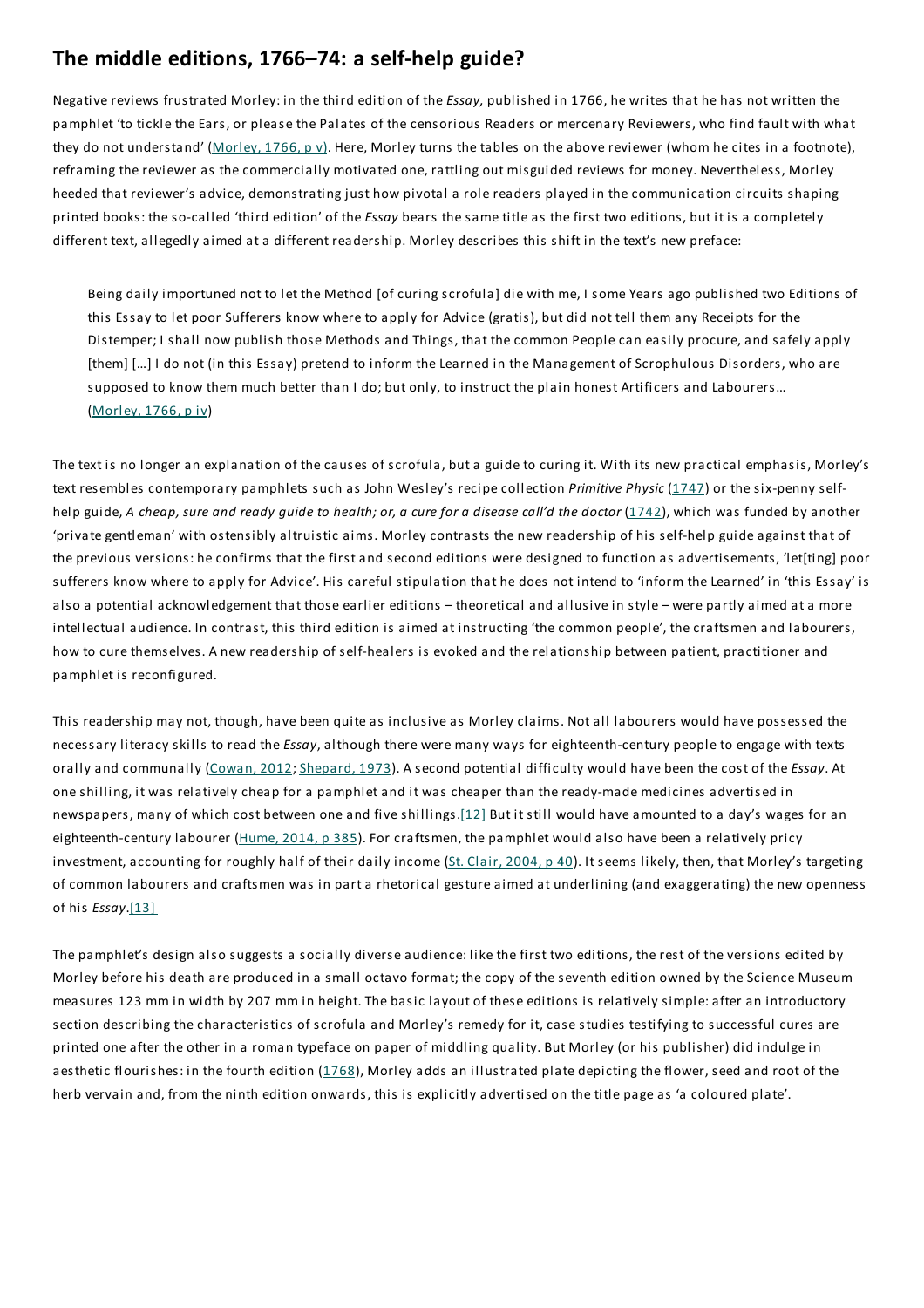#### **Figure 4**



© Science Museum/Science & Society Picture Library

Hand-coloured, intaglio prints from John Morley, *An essay on the nature and cure of scrophulous disorders, vulgarly called the King's Evil […] the seventh edition* (London: Printed for James Buckland, 1771) and John Morley,*The fifteenth edition, revised, of an essay, on the nature and cure of scrophulous disorders, commonly called the King's Evil* (London: Printed for James Buckland, 1776).The colouring of the prints varies greatly in quality.

#### DOI: http://dx.doi.org/10.15180/191210/011

This intaglio print, which is normally inserted opposite the title page, contains no information about its drawer or engraver; like many eighteenth-century botanical images, it may have been copied from another work (Nickelsen, 2006, pp 185–228). In the print, the constituent parts of vervain are rendered through simple outlines; minimal detailing has been added to some of the leaves, the roots, and around the centres of the flowers, but otherwise there is little sense of depth, tone or texture.The quality of the colouring, which varies greatly from pamphlet to pamphlet, can exacerbate this flat, two-dimensional, diagrammatic quality: for example, in the copy of the fifteenth edition owned by the Science Museum, the colouring is far less careful and tonally sensitive than the colouring in the Museum's copy of the seventh edition (see Figures 4 and 5).This lack of tone and detail means that the print would only have served as a basic guide for readers seeking to identify vervain by its shape and colour; the image would need to be supplemented by the written description Morley provided (Morley, 1766, p 17).[14]

Despite these limitations, Morley and Buckland must have considered the print sufficiently useful or attractive to fund its production;although the quality of intaglio prints could vary greatly, they always necessitated extra expense (Nickelsen, 2006, pp 30, 62). This is because they had to be printed on a separate, rolling press from the rest of the text. The labour for this printing had to be financed and Roger Gaskell (2004, p 222) has estimated that, even without the extra costs of engraving and colouring, adding a newly made plate to a print run of 500 quarto copies of thirty sheets would raise overall production costs by five per cent. It is therefore surprising that the addition of the illustration – however simply or cheaply executed – did not push up the price of the one-shilling pamphlet. Perhaps Morley provided the extra funding in another charitable act designed to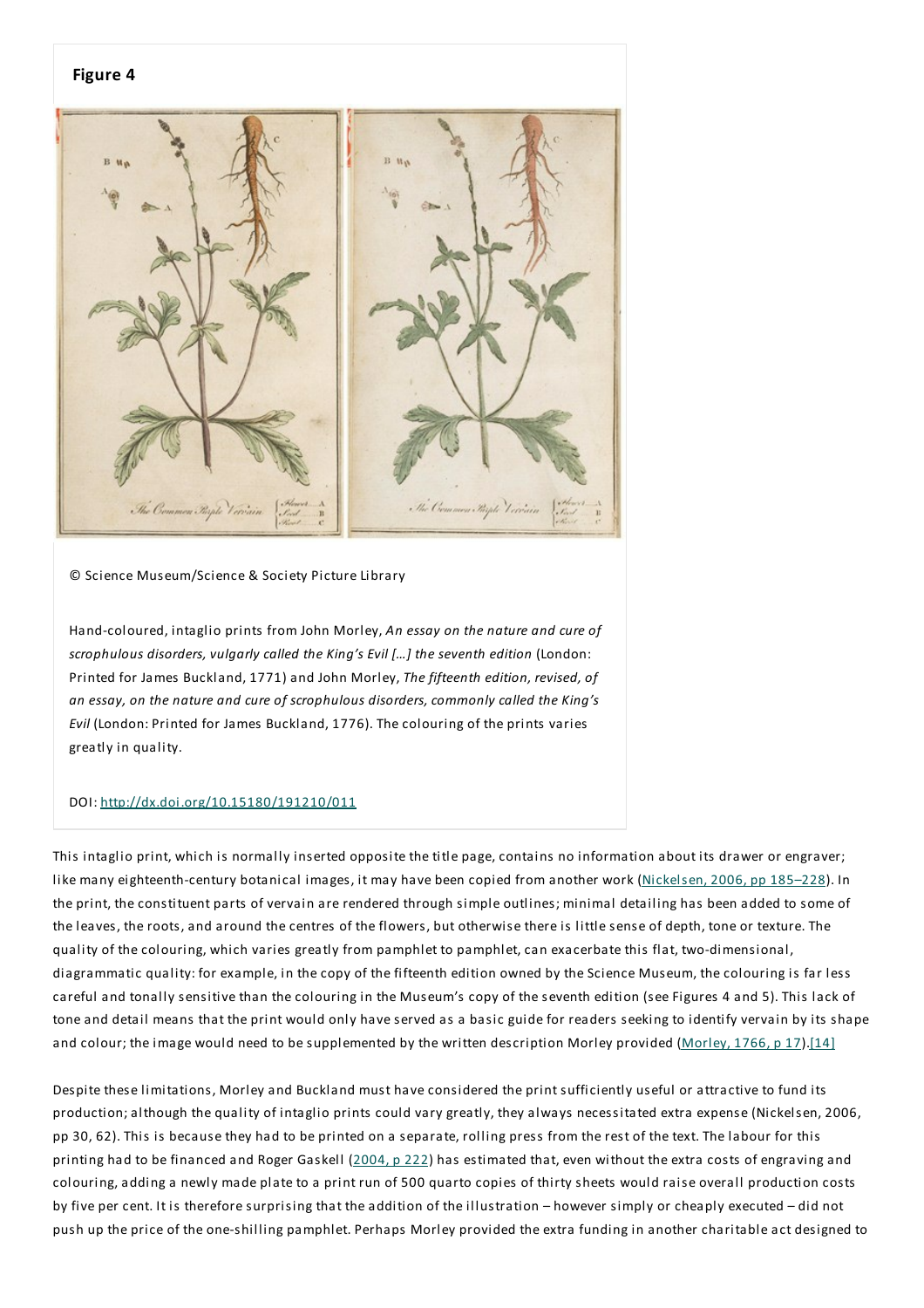spare his less affluent readers any additional expense.This benevolence may have brought its own reward, with the handcoloured print appealing to a more refined, aesthetically conscious readership. It would, after all, have been the middle and upper classes who were comfortably able to afford the one-shilling pamphlet.

Vervain is depicted in the plate because it is the central component of Morley's newly revealed remedy: he begins treatment by hanging around the patient's neck a fresh root of vervain on a white ribbon. Morley acknowledges in the earlier editions that this treatment is a refined version of an older remedy and this explains why variations of it appear elsewhere: for instance, John Quincy's 1724 *Complete English Dispensatory* records an old remedy for scrofula which involves hanging a vervain root around the neck (Quincy, 1724, p 145; Morley, 1760, p vii).[15] Morley's remedy is also a pastiche of the royal touch: when monarchs were touching patients afflicted with the King's Evil, they used to hang a gold coin – known as an 'Angel' – on a white ribbon and place it around the patient's neck (Brogan, 2015, p 3). Morley probably deployed the iconography of this renowned ceremony in order to instil confidence in his plant-based remedy. However, from the fourth edition of the text onwards, he was careful to provide a technical-sounding, chemical explanation for the ribbon colour, alleging that 'no other coloured Ribband is proper; because the Dye in some Colours may be prejudicial' (Morley, 1768, p 14).

Although these middle versions of the pamphlet are far less theoretical than the first and second editions, there are several moments such as this, where Morley is at pains to point out that his cure works through academically acceptable means, rather than any occult or supernatural power. For instance, he claims that, when he places the vervain root around the patient's neck, he does not utter a prayer 'by way of Charm, or such like Nonsense, but to remind the Patient of our Dependence on the divine Help' (Morley, 1766, p 16). Unfortunately, this did not stop the *Critical Review* ridiculing Morley's precise choice of ribbon colour and dismissing the vervain roots again as 'amulets' ('An Essay on the Nature and Cure of the King's Evil…',*The Critical Review or Annals of Literature*, 1767, pp 453–54).[16] Through this label, the reviewer returned Morley's medicine to the status of a 'charm' and suggested that there was no credible scientific or religious rationale behind it.

Morley's root also risked being condemned as a 'specific'. These were cures made from single substances which were proclaimed capable of curing disorders in any patient through occult natural properties undetectable to the senses (Hunter and Davis (eds), 2000, p 360; *OED,* 'specific', adj. and n., entry 3a). Because they could not be explained through prevailing medical theories and because they challenged the view of academic medicine that each patient's constitution was different (and therefore required different treatment), *specifics* could be associated with uneducated quacks.[17] Consequently, in the fourth edition, Morley adds another chemical explanation which renders the healing properties of vervain explicit and understandable: 'This Plant, by a Chymical Analysis, yields several acid Liquors, abundance of Oil, pretty much volatile concrete Salt and Earth [...] It is vulnerary, cleansing, and opening' (Morley, 1768, p 17). By the sixth edition, he has also added a reference to Robert Boyle's *Of the Reconcileableness of Specifick Medicines to the Corpuscular Philosophy*, which explains specifics through an academically acceptable mechanical model (Morley, 1770, p 58; Hunter and Davis (eds), 2000, pp 359-403). Finally, from the fourth edition onwards, these measures are accompanied by unequivocal criticism of those who assume a vervain root will cure any patient, 'not considering that such various Symptoms, Constitutions, and the different Parts affected [...] require very differently appropriated Medicines and Applications' (Morley, 1768, p 45). This polemic is supported by case studies which record the different substances Morley has combined vervain with for different patients: for instance, Robert Heatherly from Essex was given 'a Root as usual', prescribed 'a gentle Purge of half Manna and half Syrup of Roses in thin Milk, once a Week for three Months' and recommended to wash his eyes out with 'cold Spring Water' (Morley, 1766, p 21). Like all of the cures described in the case studies, Heatherly's treatment was a composite remedy, not a specific.

Case studies like this are easily overlooked as commonplace components of eighteenth-century medical texts; they flaunt a practitioner's successful treatments. But, in Morley's pamphlet, the case studies also have other consequences, affecting how the genre and purpose of the *Essay* are perceived. At a first glance, they reaffirm the impression that, from the third edition onwards, the pamphlet is intended to function as a practical self-help guide rather than an advertisement: they provide readers with detailed examples of treatments and are assiduously corrected by Morley. For instance, between the ninth and tenth editions, Morley tweaks the description of a poor woman's treatment by replacing warm water with a warm infusion of hemlock (Morley, 1773a, p 40; Morley, 1773b, p 43). He appears concerned to make sure that readers who are using the book to medicate themselves have the best advice.

But the case studies are not actually as carefully directed towards this purpose as they initially seem: how, after all, were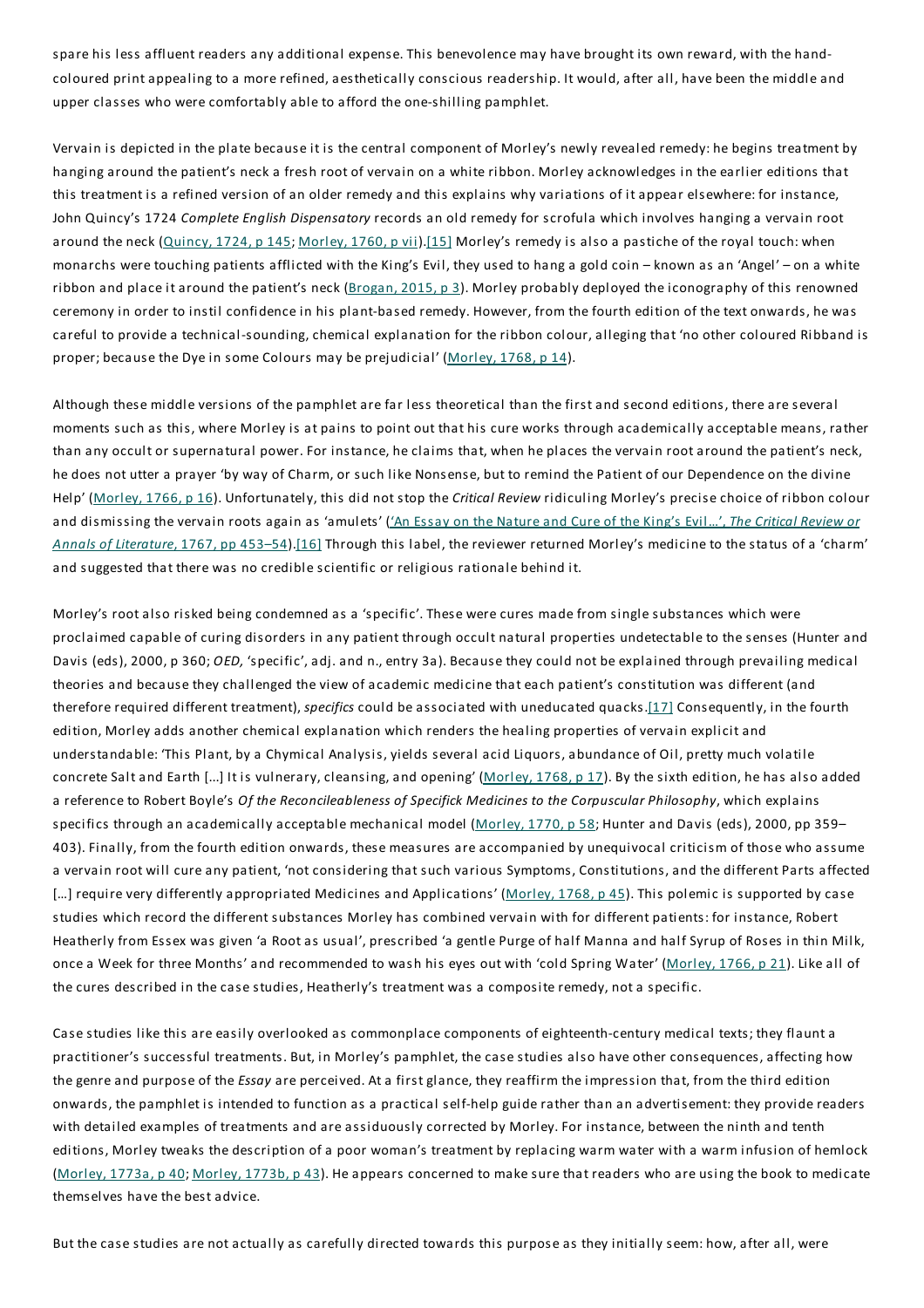readers to know *which* combination of ingredients they should use with the vervain root? Surely, if every case was different, none of the case studies could provide them with a ready-made answer? Ironically, this is underlined by the case of the poor woman which I have just used to show Morley's concern with accurate advice. In that case study, which first appears in the ninth edition, Morley writes:

I referred her to follow what is laid down in *John Newton's* Case No. XXVI in my *Essay*; only adding, that the poor Creature should steep her Leg in a warm Water for Half an Hour, and to keep it warm after steeping, least she should take Cold. (Morley, 1773a, p 40)

In this metatextual case study, which refers back to earlier editions of the pamphlet, Morley directs the woman to follow another patient's treatment; he uses the pamphlet as a prescriptive aid. Crucially, though, he supplements the instructions in the *Essay*, emphasising that the pamphlet alone is not enough; his own expertise must be sought if an effective, truly tailored treatment is to be received. Accordingly, right up until the fifteenth edition, Morley continues to claim that it is better for patients to consult him in person than to receive written instructions remotely (Morley, 1776, p 84).

These middle versions of the pamphlet cannot, then, be unequivocally labelled as self-help guides.They seem designed to serve a range of purposes and readerships at once:as well as functioning as a self-help guide, the pamphlet continues to function as an advertisement for face-to-face consultations and as a prescriptive aid for Morley to draw on in his practice. All of these functions suggest a different role for the printed book in medical encounters. Indeed, examining the smaller changes that Morley makes between the third and tenth editions, one finds that they often suggest different audiences and purposes for the pamphlet. For example, by the sixth edition of the *Essay* (1770, pp 44–45), Morley has inserted a case study written in verse rather than the usual prose.This case study, attributed to an unnamed 'Gentleman who […] distinguished himself by his ingenious Poems', does not contain any of the usual information about symptoms and treatment (Morley, 1770, p 43). Instead, it is a playful panegyric which praises Morley's charitable impulses. It also alludes to Morley's notorious grandfather and his friendship with the satirical poet and diplomat, Matthew Prior.The poem therefore has the effect of portraying Morley as an affluent, well-connected and benevolent practitioner who mixes with other men of letters and leisure. It shows the pamphlet to be an important instrument of self-fashioning for Morley.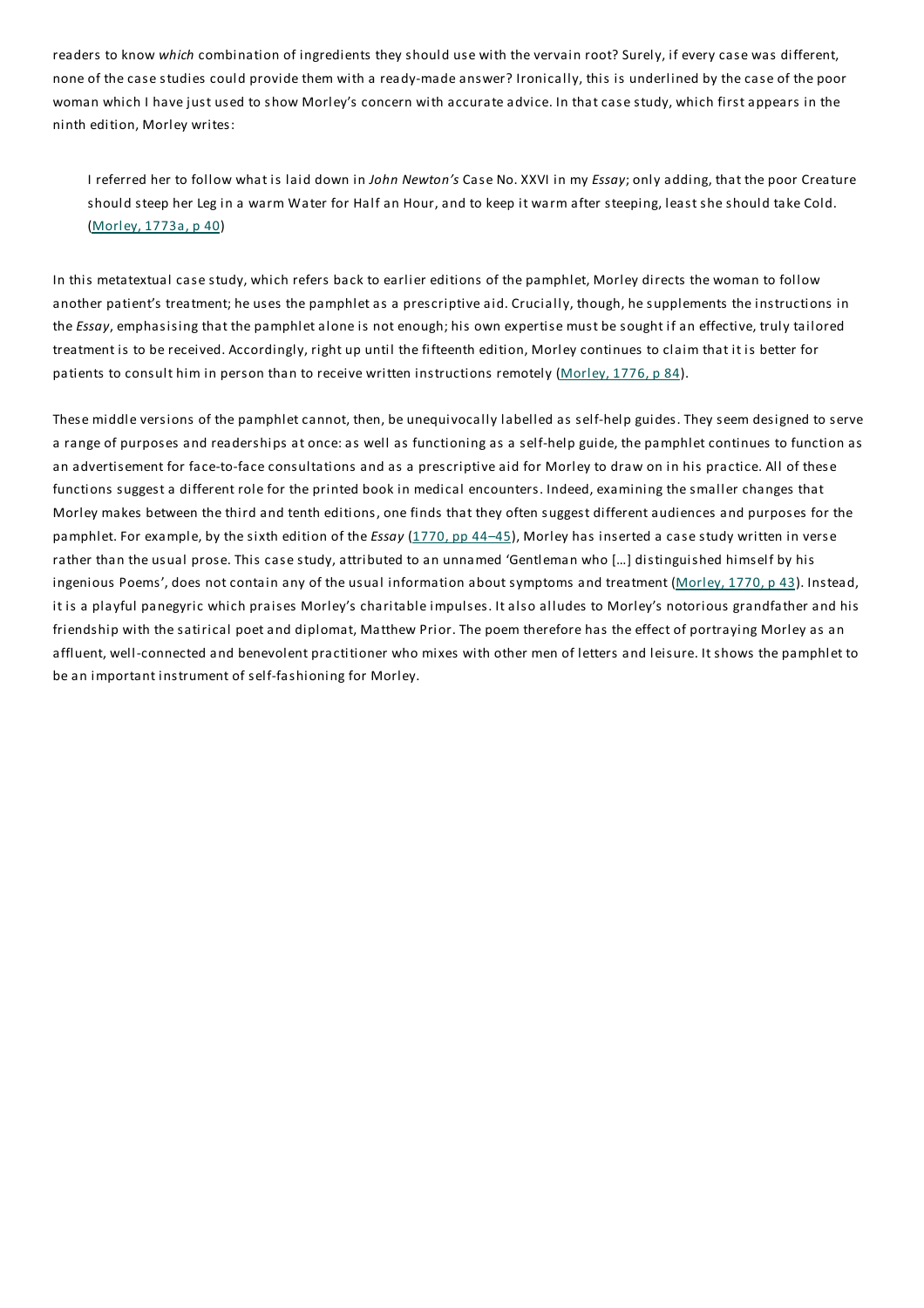## **Figure 5**  $(44)$  $(45)$ \*\*\*\*\*\*\*\*\*\*\*\*\*\*\*\*\*\*\*\*\*\*\*\*\*\*\*\*\*\*\*\*\*\*\*\* But not wish this digrettive Rhyme,<br>To walle your paints: A, and your time, Let one exquire of both<br>the interest state of the state of the state of the state of the<br>distribution of the state of the state of the state of t To JOHN MORLEY, Efg; of Halfted.  $SIR$  $\begin{array}{l} \textbf{W} \textbf{M} \text{ is the left of } \mathbb{R} \text{ and } \mathbb{R} \text{ is a set of } \mathbb{R} \\ \textbf{W} \textbf{m} \text{ is of } \mathbb{R} \text{ is a set that vector, it is a real, if } \mathbb{R} \text{ is a set of that vector, it is a real. For each of the class, we find the same for the class of  $\mathbb{R} \text{ and } \mathbb{R} \text{ and } \mathbb{R} \text{ is a set of the number of } \mathbb{R} \text{ and } \mathbb{R} \text{ and } \mathbb{R} \text{ is a set of the class. With the class of the class of$$ 'Tis true, indeed, my mind inclines This track, balled, my mind inclines<br>The trem, the compare degree of the Excellent to construct the Except to make markind your friend,<br>Except to make markind your friend, Which (which the inclusion of the constraint)<br>And 'recised, give you pain,<br>tlefs better I refrain. Bleft be the bard, and long his reft, ght lie the turf upon his head!;<br>ay fature bashs his praife rebearfe,<br>of deck his tomb worb deathlefs verie,<br>the firth in Hadibraille unsaface,<br>the firth in Hadibraille unsaface,<br>tempt from care, with little pains, ion care, with little pains,<br>entoous forth his jocund thrains.<br>alft you finile, in vain I try, whatt you finds, in vain I try,<br>him in fportive firsin to vie ;<br>th that bard, Mat. Prior known,<br>with thy grandfire rode to Down n trat care, and the role to Down,<br>with thy grandice role to Down,<br>with thy grandic erigins of what's sight thould to oblivion fall,<br>upe rareballad of Down-Hall,<br>the rareballad of Down-Hall, As

© Science Museum/Science & Society Picture Library

The verse epistle in John Morley, *An essay on the nature and cure of scrophulous disorders, vulgarly called the King's Evil […] the seventh edition* (London: Printed for James Buckland, 1771), pp 44–45

#### DOI: http://dx.doi.org/10.15180/191210/012

Something, however, clearly unsettled Morley about the poem: in the ninth edition, he removed the verse letter and replaced it with a plainer prose example which describes the symptoms and treatment of Aaron Wiskey, a shoemaker from Suffolk (Morley, 1773a, pp 37–39).This shift may have been reader-orientated: Wiskey's case – containing information about symptoms and remedies – would have been far more useful to a reader looking to cure a case of scrofula than a glorifying panegyric. Furthermore, the shoemaker patient is closer to Morley's alleged readership of craftsmen and labourers.The substitution shows that Morley's continual reshaping of his pamphlet could be driven by two, sometimes conflicting, impulses:a desire to promote himself as a reputed gentleman intellectual and a desire to produce a 'plain', practical, patient-orientated pamphlet. In the later editions, this doubleness continues but, in his revisions, Morley becomes increasingly focused on readers and their changing needs.

Component DOI: http://dx.doi.org/10.15180/191210/004

## **The late editions, 1774–1776: readers as independent healers**

The final five editions published during Morley's lifetime continue the trend of expansion characterising earlier versions: to each new edition, Morley adds a handful more case studies and testimonials so that the thickness of the pamphlet increases. This means that, whilst the eleventh edition  $(1774)$  contains 62 studies, the twelfth edition  $(1774)$  contains 65, the fourteenth edition  $(1775)$  contains 66 and the fifteenth edition  $(1776)$  contains 68.<sup>[18]</sup> These additions may have pleased Morley's publisher, as they allowed him to market each edition on the title page as a 'revised' text, worth buying multiple times for the most up-to-date information. But the case studies were also a way for Morley to persuade readers that his medical services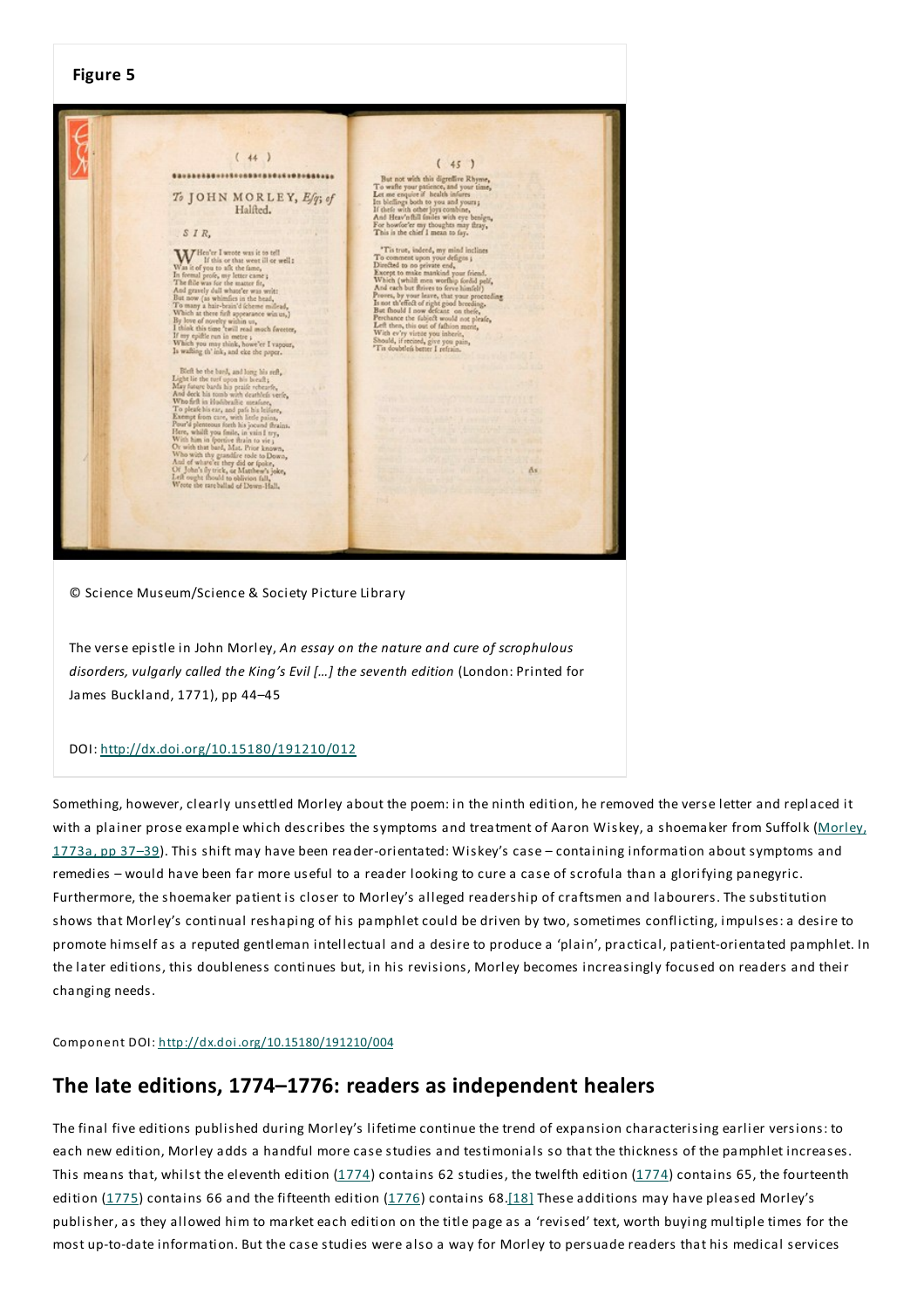were acquiring increasing notoriety across the country: from the eleventh edition onwards, more of these cases and testimonials come from areas outside of Essex, such as London, Suffolk, Norfolk, Yorkshire, Berkshire and Cambridge. This geographical diversification is accompanied by rising statistics for the number of patients treated: in the third edition, Morley claims he has treated 'above a thousand Subjects' (Morley, 1766, p v), but by the fourteenth edition, this has risen to 'several thousand subjects' (Morley, 1775, p iii).

Morley's pamphlet was apparently just as notorious as his person: in the twelfth edition, he claims that 'about ten Thousand of these Essays, have appeared at Home, and Foreign Countries' (Morley, 1774b, p 75). By the fourteenth edition, this number has risen to 12,000 (Morley, 1775, p 77) and in the fifteenth edition, the last edition Morley revised before his death, it has increased again to 14,000 (Morley, 1776, pp 83–84). Only pamphlets that were proven bestsellers and in high demand would have print runs exceeding 750 copies per edition (St. Clair, 2004, pp 256, 562). So, Morley's statistics, if we take them at face value, suggest a large – and expanding – readership fuelling the production of his text. This suggestion is reaffirmed by the appearance of a pirated version of the fourth edition in Dublin in 1771.

The pamphlet's growing and remote readership became increasingly important in later editions because Morley's own mobility declined: the ninth edition of the *Essay* is the last time that Morley claims he is able to visit patients within a hundred-mile radius of London (Morley, 1773a, p 54). In the tenth edition, he states explicitly: 'I make up no Medicines, nor will my almost worn out Eyes suffice to give any Directions in Writing' (Morley, 1773b, p 57). By the eleventh edition, it is clear that there are now only two options left to Morley's patients: to travel to him, or to heal themselves independently through the *Essay* (Morley, 1774a, p 82).The latter has, of course, been the proclaimed aim of the pamphlet since the third edition but it is only in later versions that Morley starts to model how the pamphlet might actually facilitate that independent healing: by the sixth edition, the *Essay* contains a case study including correspondence from John Buck, a man who has healed himself using 'Mr. Morley's Book' (Morley, 1770, pp 46–47). Buck describes the treatments he has used on himself, but he does not describe how he extracted this knowledge from the *Essay*. In the ninth edition of the *Essay,* however, Morley rewrites the introduction to Buck's case to provide a little more information: he claims that readers will be able to treat themselves remotely 'by the Perusal of [his] Essay and a steady regular observation of the Rules as related in the preceding Cases' (Morley, 1773a, p 41). In these lines, Morley acknowledges that readers will not instantly be able to turn his *Essay* into action; instead, they will need to ponder, ruminate and regularly study the collection of case studies, extrapolating a set of general rules by working out which symptoms merit which combination of ingredients.

In the tenth edition, Morley finally adds a case study which models how such reading might work in practice. This case describes how the Countess of Marchmont used the *Essay* independently to cure a poor man called James Smart:

He had a Vervain Root to wear at his Stomach, was ordered to take the Diet Drink prescribed in Mrs. Bulmer's Case, Page 25, and the gentle Physic of Syrup of Roses and Manna, in Page 14, and to dress the Sore with Vervain Ointment, as in Winterflood's Case.

#### (Morley, 1773b, p 49)

The case study suggests that the Countess devised a new, composite cure from the cures described in previous editions; she matched the patient's array of symptoms to those represented in diverse case studies.The Countess therefore takes on the role of a charitable practitioner, diagnosing and prescribing in the same way that Morley does in other case studies. One can see the appeal of such a process for readers: he or she could exercise agency within a reassuringly circumscribed sphere of options, putting together treatments from a set of possible ingredients already defined by Morley. Furthermore, the reader would have known exactly what was in the treatment. This would not necessarily have been the case with ready-made proprietary medicines or Latin prescriptions from qualified physicians.

From the eleventh edition onwards, more and more of the case studies Morley adds to the *Essay* are based on reader testimonials which depict this kind of independent medical practice. For example, in the eleventh edition, Morley adds a testimonial describing the cure of an eighteen-year-old man by another 'charitable Lady, out of Berkshire'.This time Morley quotes correspondence from the Lady directly so we hear an increasingly active first-person readerly voice: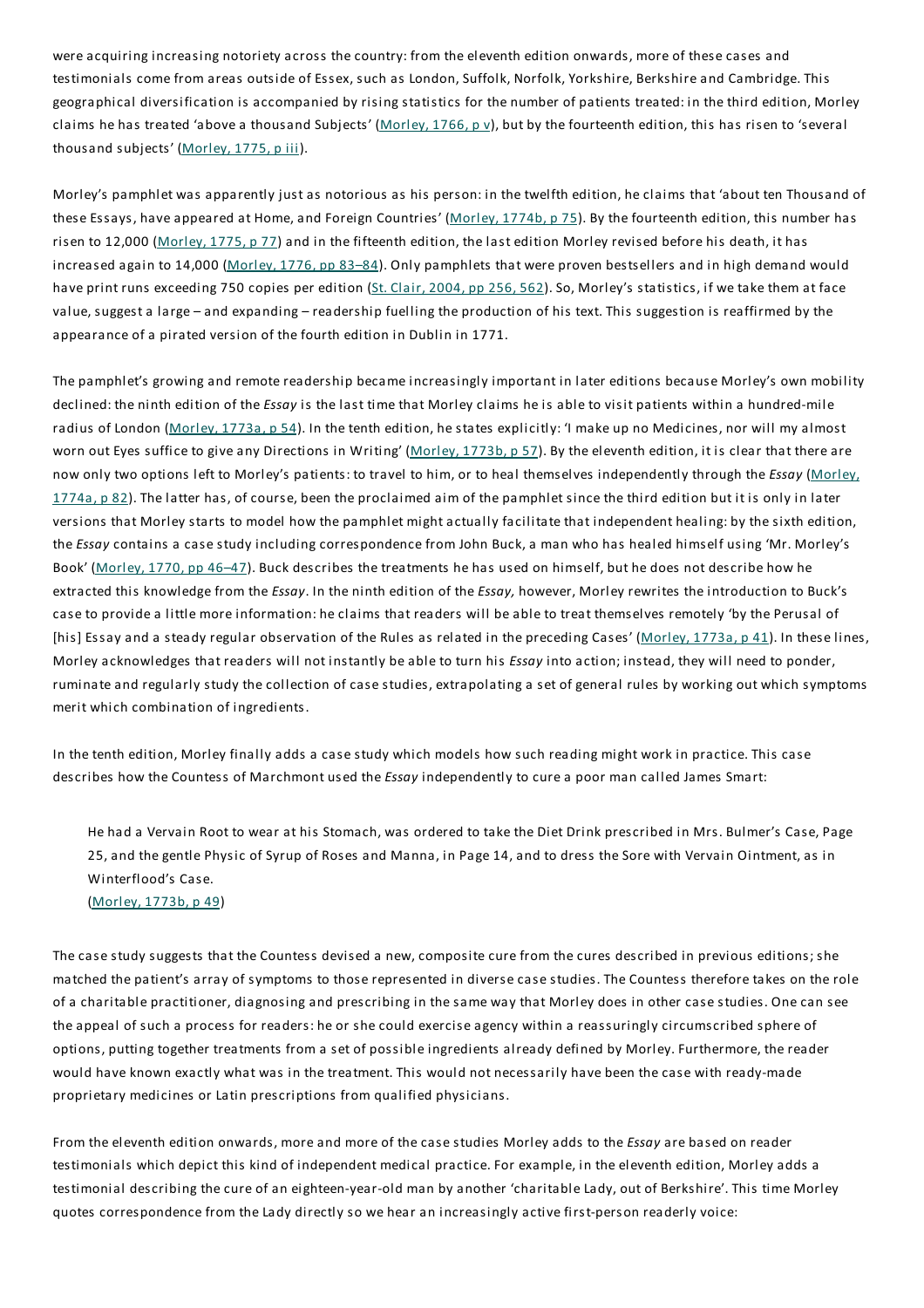About two Months ago, we were advised to let him try your very excellent Remedies, published in your Treatise […] Not meeting a Case exactly similar, I ventured to collect something from different Cases, and used the following:First I put a large Vervain Root about his Neck, his Arm fomented, with Flannel, in a strong Infusion of Hemlock, Morning and Night; then Vervain Ointment to the Wounds, dry Lint, and a fine Rag, spread with the Ointment, all over, to prevent sticking. He took ten Grains of Jalap, and ten Grains of Cream of Tartar, once a week:The other six Days, a Dram of Antimony finely powdered, and washed down with Ground-ivy Tea.

(Morley, 1774a, p 81)

Once again, we have an impressive act of synthesis, as the Lady devises a personalised treatment from the case studies which best represent the symptoms before her. The same autonomy is suggested by a testimonial added to the fourteenth edition, which describes how Edward Palmer, the governor of a workhouse, treated an inmate called William Bradley:after hearing of 'Mr. Morley's Book', Palmer decided to 'put [Bradley] under John Buck's Case' (Morley, 1775, p 76).Two more testimonials added to the fifteenth edition also suggest patient resourcefulness and independence:a letter from Mary Meakes describes how she used the *Essay* to heal herself over an extended period of two years and three months; the pamphlet was clearly not an ephemeral purchase or quick read for Meakes (Morley, 1776, pp 82–83). In another testimonial, Mrs E Hibberdine of Oxfordshire describes how she healed Mrs Anna Maria Palmer:

Sir, On reading your Essay, and recollecting what Dr. Lewis had said, of a cancerous Humour running withinside without any outward Appearance; I thought a scrophulous one might do the same […] The Vervain Root was then put on […] Then the Millepedes Pills, as in Case XVII, were given for her sore Throat […] Then she took the Antimony in fine powder, with Honey and Ground-ivy Tea, as in Case XLVII [..] she took the Diet Drink, as in Case XII, which quite removed that Complaint in a few Months.

(Morley, 1776, pp 80–81)

In this case study, which is long and protracted, the successful treatment of scrofula is the result of a dialogue between reader judgement, Morley's *Essay*, and the previous medical advice of Dr Lewis. In previous editions, Morley depicts orthodox medical practitioners referring cases to him that they cannot treat; practitioners communicate with practitioners (Morley, 1770, p 51). In this instance, however, it is the *reader* who brings together all of these different sources of expertise, synthesising them into a successful – and tailor-made – course of treatment.

As well as recording readers using the *Essay* independently, Morley adds finding aids to the later editions which turn it into a better functioning tool for such independent use: in the eleventh edition, he adds an index which gives the page numbers of case studies associated with different body parts (Morley, 1774, pp 86-87). This index is appended to an earlier index (present from the ninth edition onwards) which lists case studies according to the various kinds of treatment deployed (plaster, diet drink, poultice, etc.).The body part index would have been much more useful than the treatment index to amateur, self-healing readers trying to match their unique collection of symptoms to those described in diverse cases. Along with the above reader testimonials, the index suggests that an increasingly infirm Morley was thinking more intently about how he might make the *Essay* into a self-healing aid capable of outliving him.There is a surprising resourcefulness here: whilst many pamphlets were ephemeral responses to particular controversies, events or (in the case of plague pamphlets) epidemics, Morley was trying to ensure that his pamphlet had a future beyond himself, even if he did claim right up until the fifteenth edition that it was better for patients to consult him in person than receive written instructions (Morley, 1776, p 84).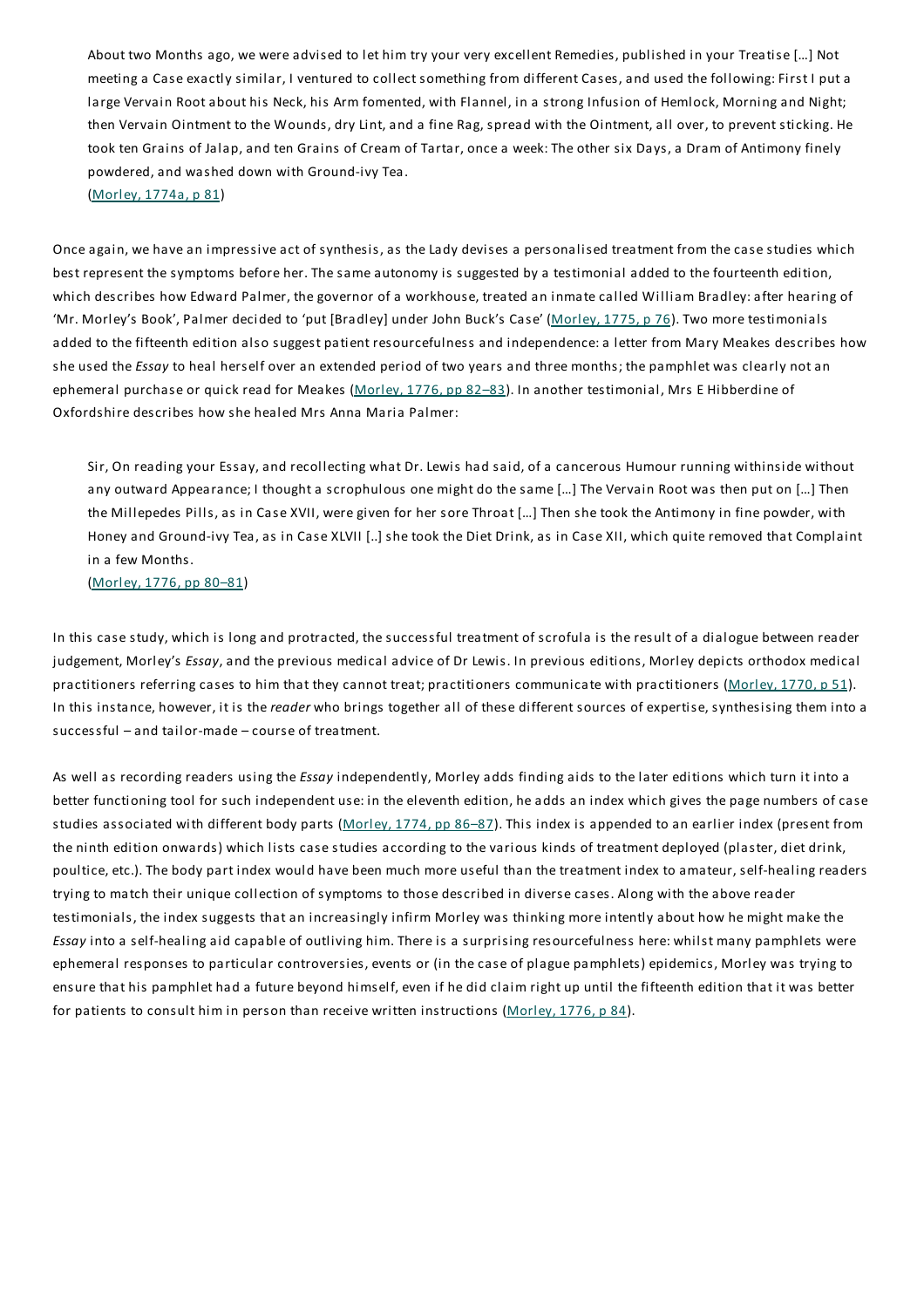

© Science Museum/Science & Society Picture Library

The two indexes as they appear in John Morley,*The fifteenth edition, revised, of an essay, on the nature and cure of scrophulous disorders, commonly called the King's Evil* (London: Printed for James Buckland, 1776), pp 88–89

#### DOI: http://dx.doi.org/10.15180/191210/013

We have moved a long way, then, from the patients Morley imagines in his first edition: patients incapable of comprehending his remedy, who must have the 'plainest and simplest Directions possible' (Morley, 1760, p 30). This group has been supplemented by a more explicitly self-healing readership, capable of using Morley's text independently and over long periods of time to treat complicated cases different from those described in the *Essay.*To be sure, these readers are not the labourers and craftsmen that Morley imagines purchasing his pamphlet in the introduction:a gender and class shift occurs and the readers depicted tend to be upper- and middle-class women who heal those less wealthy and less literate than themselves. It is this class of reader who would have had the time, leisure and domestic space to 'peruse' Morley's text as he instructs and to imitate his own charitable healing practices. Nevertheless, the case studies added to the later editions of the *Essay* still demonstrate that a seemingly simple, easy-to-write and easy-to-read form could be pondered and ruminated by eighteenthcentury readers; translating such texts into action could demand more time and thought than we assume.The annotations of those who owned and read the pamphlet (which are examined in the next section) testify to this.

Component DOI: http://dx.doi.org/10.15180/191210/005

## **The afterlife of the Essay**

Morley certainly succeeded in turning the later editions of his *Essay* into a self-healing guide that would outlive its author. Morley died in late 1776 or early 1777 and, in 1779, James Buckland was still certain enough of the pamphlet's selling potential to fund a newspaper advertisement for the eighteenth edition.[19] After Buckland's death in 1790, the right to print the pamphlet passed to his successor at 57 Paternoster Row, George Wilkie.[20] Wilkie printed the pamphlet until at least the 38th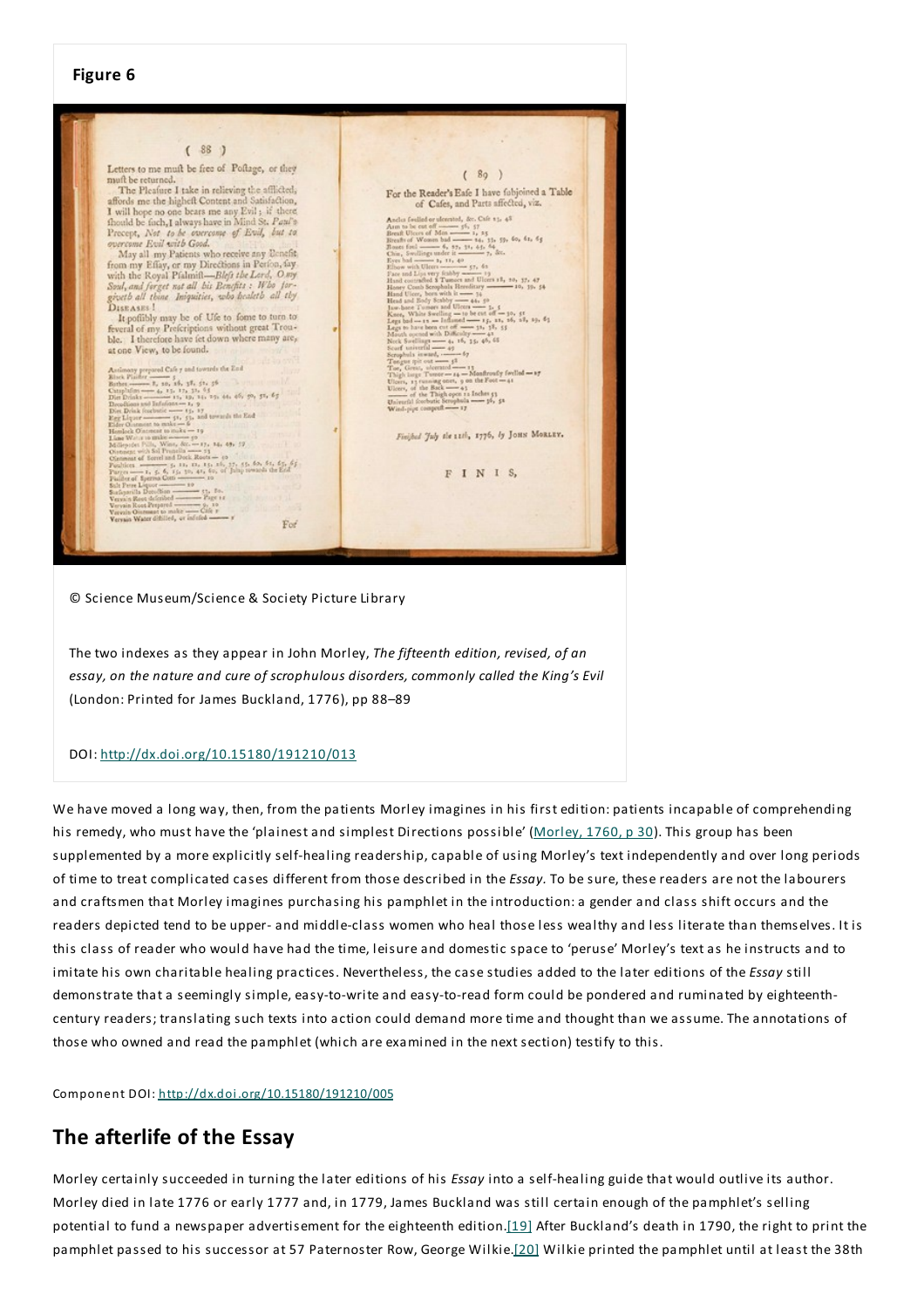edition of 1818 and he may have done so right up until his death in 1823.The forty-second (and apparently final) edition was then published in 1824 by Sherwood, Jones and Co. and it continued to be advertised in their catalogue for at least 18 years at an increased price of 1 shilling and 6 pence (*Catalogue of practical and useful books…,* 1842, p 22).This increased price may have been caused by price inflation, greater tax duties on pamphlets, increased demand or diminishing supply.[21] However, the fact that Sherwood, Jones and Co. were still willing to fund the advertisement of the pamphlet suggests that it was a steady bestseller that was being actively reprinted; it was not just old stock being sold off.The thirty-first edition of 1797 was actually still being reprinted with a new introduction in New York in 1861. It seems that, despite great differences between eighteenth and nineteenth century medical practices – such as increased specialisation and institutionalisation – the pamphlet, its herbbased remedy, and pared back chemical inflections continued to attract substantial reader interest.[22] This practical, self-help emphasis clearly sold much better than the theoretical bent of Morley's first and second editions.

We must ask, though, whether many readers used the text in the synthesising, thoughtful way imagined in the later case studies or whether they engaged with it in different ways? The annotations on a copy of the twelfth edition (1774), now held at the National Library of Medicine in Maryland, suggest that some readers followed the examples Morley provided.[23] This copy contains annotations by several eighteenth or nineteenth-century hands:a hand writing in pencil has picked out key symptoms and key ingredients from the case studies, writing these in the margin. A smaller, seemingly separate hand has later written over these in ink, sometimes adding the names of other ingredients to the margins.This ink hand lists the core ingredients in each study in the first 55 case studies under the headings of particular symptoms. On page 58, for example, the reader has picked out the following ingredients under the heading 'ulcers':vervain root, jalap, antimony, ground ivy, hemlock, and vervain ointment. These are the ingredients that form the core components of Morley's treatment and reappear from case to case. Other ingredients – such as ale, scraped carrot and pork lard – are not listed: this may be because they appear infrequently in cases and are specific to that patient's treatment or because they are merely used to serve and apply the other components of the remedy.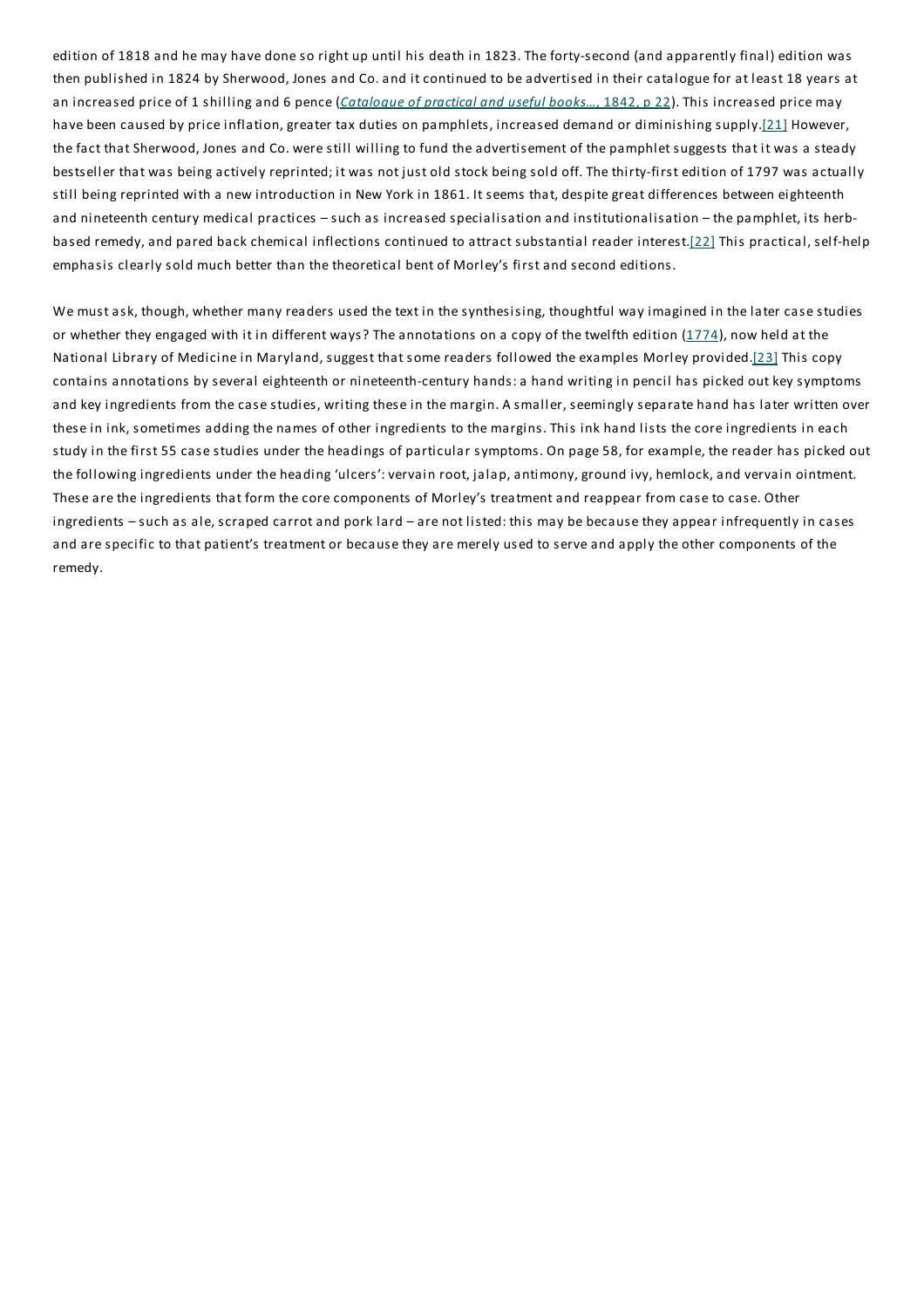## **Figure 7**  $(59)$  $(5^8)$ The found much Eafe, and the Knots about<br>the Ulcer grew fefer, and in four Months a<br>perfect Cure.  ${\bf C} \hspace{-0.8ex}\mbox{\bf C} \hspace{-0.8ex}\mbox{\bf C} \hspace{-0.8ex}\mbox{\bf C} \hspace{-0.8ex}\mbox{\bf R} \hspace{-0.8ex}\mbox{\bf S} \hspace{-0.8ex}\mbox{\bf E} \hspace{-0.8ex}\mbox{\bf XLVII}.$  There, a Carpenter, foor Years before f from hine, has right Hand, and Writ, were greatly fwelled, the Pai CASE XLVII. perfect Care. C A S E XLIX.<br>
C A S E XLIX.<br>
C A violent Scarvy, a Gentlewoman, aged<br>
Fifty-five, a Humour all over ber, particularly<br>
Fifty-five, a Humour all over ber, particularly<br>
form lies of a short Thire, when the c  $2.22$ oint bear<br>Talen  $1.0$ CASE XLVIII. CASE L C A S E XLVIII.<br>
Mary Till, of Stake, by Nayland, Suffolk, Mary Till, of Stake, by Nayland, Suffolk, Facepter, eight Twenty-eight, had a large Teng the Deendard of a Crown Piece and wery deling more Years. Had a large Ver C A S E L.<br>Mary Neuman, aged Six Months, almoft Mary Neuman, aged Six Months, almoft<br>as toon as born, an invectorate forebuile Human and Sale and Body,<br>mour appeared all over the Head, and Body,<br>with immunerable feably Equptions ; and a 2nd Anot<br>most affected by Equpti  $\tau_{\rm tr}$ Kalin-

#### © U.S. National Library of Medicine

Reader annotations on John Morley,*The twelfth edition of an essay on the nature and cure of scrophulous disorders, commonly called the King's Evil* (London: Printed for James Buckland, 1774), pp 58–59

#### DOI: http://dx.doi.org/10.15180/191210/014

What does this mode of annotating suggest?[24] Elaine Leong and Wendy Wall have argued that the way early modern readers annotated and organised household recipe books shows that they put a lot of thought, time and care into decoding, evaluating and enacting those texts. A similar amount of thought is implicit here: the way the reader lists the core components of each cure indicates that he or she was trying to summarise and compare the case studies, in order to understand the overarching rules governing Morley's choice of medical treatment across the case studies.There is an attempt to extrapolate the general from the particular.The annotations consequently imply exactly the kind of 'steady regular observation of the Rules as related in the preceding Cases' that Morley advised his remote readers to undertake.

Translating these annotations into practice would not, however, have been an easy task. Sometimes cases involving similar symptoms require different treatments: in one instance, an ulcer on the ankle is treated by Morley with a vervain root, jalap, scraped carrot and a poultice of groundsel, mallow, pork lard and oatmeal (Morley, 1774, p 58). A few pages later, another ulcer on the ankle – which appears alongside a thick scurf on the rest of the body – is treated by a vervain root, a pint of cheese whey, water dock root, scurvy grass, hemlock leaves, flower of brimstone, elder ointment, hog's lard and jalap (Morley, 1774, p 61).The reader, who simply annotates both case studies as 'ulcer', encourages comparison between these examples, but there is no indication how he or she (or future readers) would understand, reconcile, or choose between the different treatments listed. Additional medical experience would be required to decide which treatment is most appropriate. Translating the text into action therefore becomes a complex negotiation between written word, accumulated experience and tacit knowledge. It may not have been quite as easy a task as Morley's model case studies suggest.

These annotations affirm that case studies deserve closer attention from historians of medicine: as well as operating as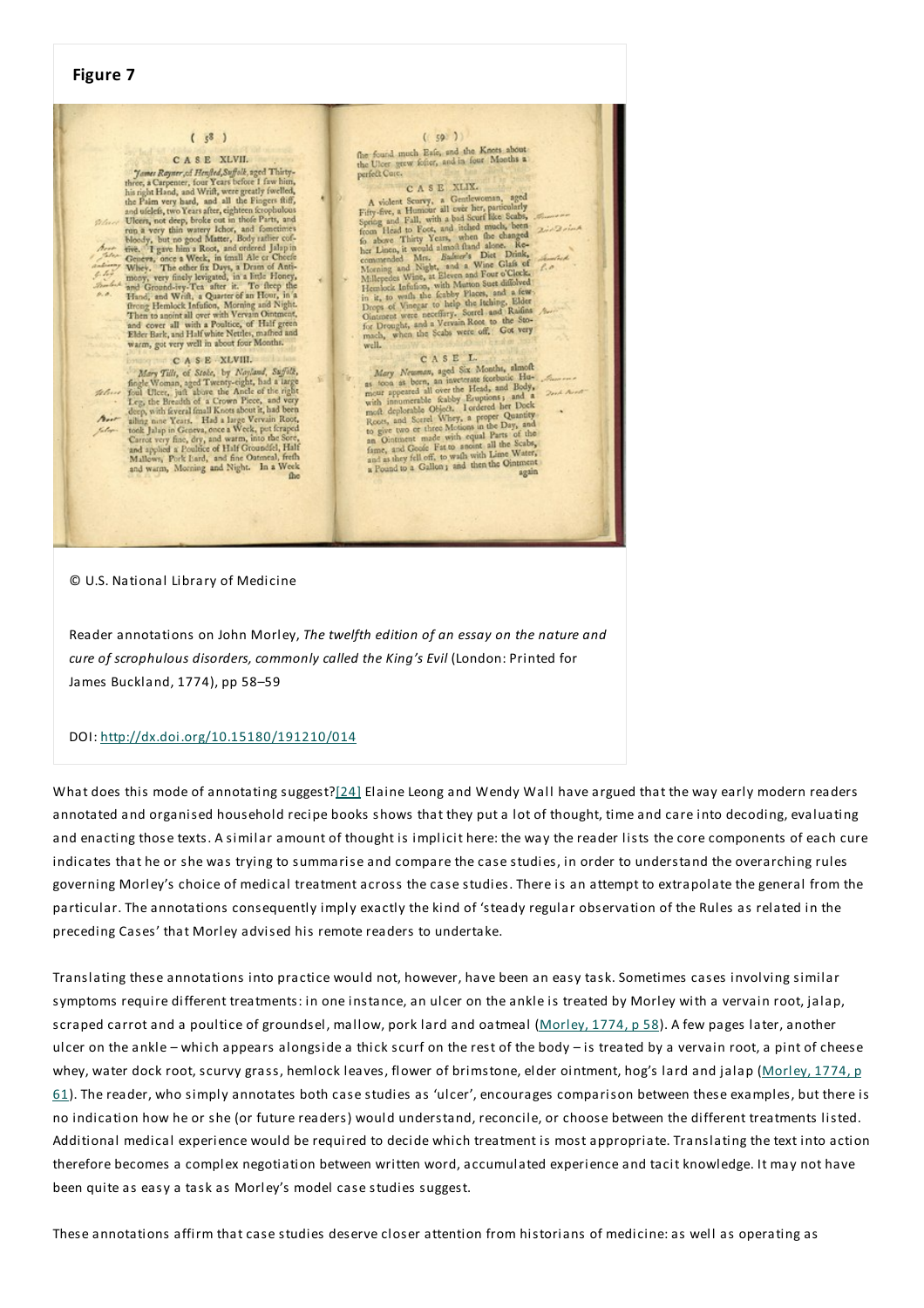formulaic advertisements for practitioners, they could operate as important cognitive tools for readers. We must remember, though, that not all readers would have been willing or able to spare the time this 'steady' reading process required. For example, in a copy of the seventh edition owned by the Science Museum, a reader has not annotated any of the case studies; he or she has only underlined Morley's description of the vervain root.This suggests that the reader was predominantly interested in Morley's cure as a *specific* or quick fix and not as a more extended, patient-specific mode of treatment involving multiple components.The type of cure offered in the *Essay* therefore shifts according to reader interpretation. Some readers actually rewrote Morley's cure entirely: in the copy of the twelfth edition described above, a reader – possibly the same reader responsible for annotating the case studies but writing in a more cursive, less formal hand – has copied a different cure for scrofula, allegedly used upon a farmer's wife (Morley, 1774, piii).[25] The cure contains some of the recurring, peripheral ingredients in Morley's case studies (elder ointment, sorrel and lint), but these are combined with meadowsweet, not vervain. This individual found or developed his or her own cure and judged it to be just as – or more – efficacious than Morley's remedy. For this reader, the *Essay* became a repository for new healing knowledge.

Component DOI: http://dx.doi.org/10.15180/191210/006

## **Conclusion**

The reading of a book is no less skilful, and no less local, than the conducting of an experiment [...] we need to create a history of the reading practices surrounding scientific books as detailed and intricate as the appreciation we already have of the experimental practices surrounding scientific instruments. (Johns, 1998, p 48)

This article demonstrates that even short, repetitive forms of medical writing could invite a variety of 'local' and 'skilful' reader responses. Formulaic features such as case studies did not translate into homogeneous modes of reading and information could not instantly be translated into practice: it had to be sorted, sifted, compared and generalised. It also needed to be assimilated or combined with what was already known.Theorists of tacit knowledge have long recognised that such a negotiation is necessary in translating any kind of written instruction into action.[26] However, such insights have not often been applied to pamphlets. If we consider them merely as ephemeral texts or 'quick reads', we overlook the range of ways in which they could convey information and the variety of timescales over which that process could occur;as we have seen, some readers consulted Morley's pamphlet for years. Consequently, we must heed William St. Clair's warning that, 'the periodicity of reading, with its changing patterns of stacked chronological layers, is so different from the periodicity of writing that it cannot be adequately captured by traditional linear narrative' (St. Clair, 2004, p 435). This is especially applicable to the thriving second-hand book market of the eighteenth century in which different readers would have consulted earlier and later editions of the *Essay* simultaneously (*Fissell, 2007, p 112*). The ways in which they engaged with those editions would not always have mapped neatly onto Morley's evolving ideas about the pamphlet's function.

This study has shown, however, that Morley's aims were not always as transparent as they seem; furthermore, like reader trajectories, they are not always explainable through straightforward chronologies and teleological narratives.This is because Morley was continually experimenting with different modes of self-presentation and imagining different functions for the pamphlet. Often, he was happy for these to co-exist, layering new material on top of old material as he extended the length of the *Essay:* by the fifteenth edition, the pamphlet could function simultaneously as an advertisement for Morley's medical services, as a ready-made prescription for him to supplement in person or in writing, and as a self-help guide that provided readers with a quick-fix specific remedy *and* a more labour-intensive way of determining a composite, tailor-made treatment. Individually, many of these functions are not extraordinary or surprising, but the way in which they are layered and juxtaposed again compels us to reassess our assumptions about pamphlets and other kinds of medical ephemera: these were not always intended by writers to mediate the relationship between patients and practitioners in static and simplistic ways. On the contrary, the cheap and changeable nature of their form made them the ideal shapeshifters through which that relationship could be continually remodified. It is only by paying more attention to such productions – and their numerous textual and material forms – that we can begin to appreciate the full range of roles they played in eighteenth-century medical encounters.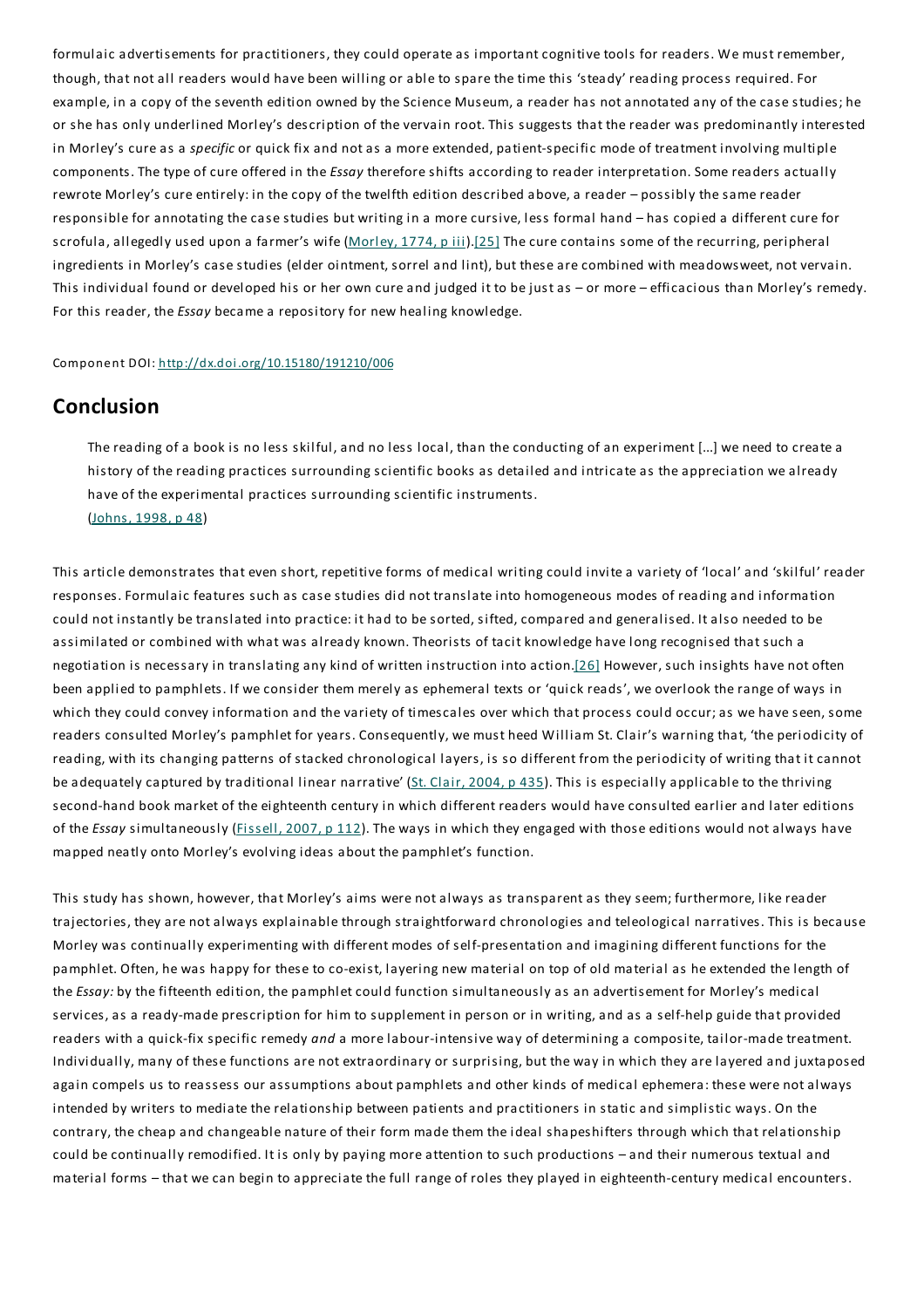#### **Acknowledgements**

The research for this article was supported by the Wellcome Trust [grant no. 213159/Z/18/Z]. I am indebted to the Wellcome Trust for the secondment fellowship grant and to the Science Museum for acting as a host institution. I am particularly grateful to the team at the Science Museum Library and Archives (both in Wroughton and London) for helping me to navigate the Museum's collections. Prabha Shah, Nick Wyatt, Silvia de Vecchi, Venita Bryant, Elizabeth Waeland, John Underwood and Doug Stimson all made me feel very welcome and provided me with invaluable advice as I explored the collection.

Component DOI: http://dx.doi.org/10.15180/191210/007

## **Tags**

- Museum collections
- Science and society
- History of medicine
- **•** Science communication
- Biography
- Eighteenth century
- **Science in literature**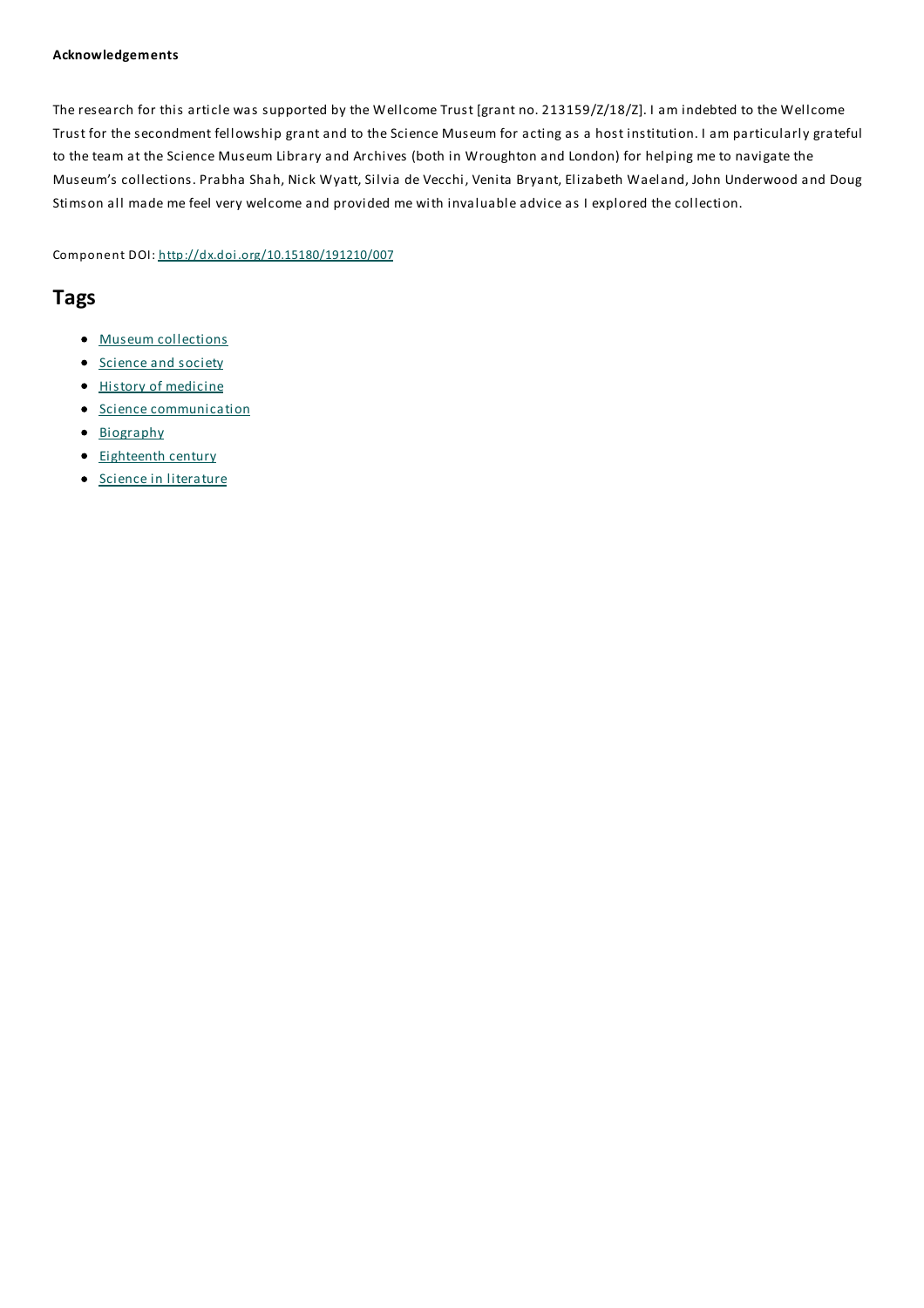## **Footnotes**

- 1. The research for this article was supported by the Wellcome Trust [grant no. 213159/Z/18/Z].
- 2. Post-1714 texts containing information about natural remedies for scrofula include Boulton (1714), Blackmore (1726), Willan (1746), Scott (1759), Durant (1762), *A dissertation on the King's Evil* (1763), Logan (1770), White (1784), Rymer (1790), Hamilton (1791), Crowther (1797), and Brown (1798). I have not included in this list compendiums which discuss scrofula alongside many other ailments.
- 3. Exceptions include Duarte and Chuaqui (2016) and Lakhtakia (2013), which are summaries of different historical treatments for scrofula. Komorowski and Song (2018) explore how the seventeenth-century physician Richard Wiseman used imagery from the Royal Touch to authorise his own natural methods of curing scrofula.
- 4. For examples of these commercially motivated physicians, see Furdell, 2002, pp 135–54.
- 5. See John Morley's will at the National Archives: PROB 11/1027/277.
- 6. See James Buckland's will at the National Archives: PROB 11/1188/227.
- 7. He published A Cataloque of valuable and useful books, selected from the libraries of several persons deceased (London, 1735) as 'James Buckland, bookseller in Chelmsford. Who [...] sells new books and Pamphlets as cheap as in London'.
- 8. For other examples, see Tobin, 1697, p 4 and Boyle, 1694, pp 26–27.The former is a pamphlet and the latter is a scrofula remedy incorporated into a remedy collection published by Robert Boyle.
- 9. Whilst still considering Boyle's text outdated, Hunter and Knight (2007) suggest that Boyle did not consider it a definitive statement on the topic but an imperfect contribution intended to stimulate further discussion.
- 10. This brief reference to Newtonian ideas of attraction occurs in Morley, 1760, pp 27–28, but the authority cited is Francis Bacon (1561–1626): 'Observe what Lord Bacon says " As it seemeth Salt draweth Blood, as well as Blood draweth Salt." That is, they reciprocally attract each other.'
- 11. The author of the review misspelt Morley's name.
- 12. See, for example, the table of prices for medicines sold at a London shop in *Whitehall Evening Post* (2 January 1790–5 January 1790). On medical advertising in general, see Furdell (2002), pp 135–54 and Mackintosh (2017).
- 13. Fissell, 2007, pp 111–112 points out that many similar claims in early modern vernacular medical works were rhetorical.
- 14. See Nickelsen, 2006, pp 104–48, on eighteenth-century debates about the usefulness of any kind of botanical illustration.
- 15. Similarly, in Giles Parsons' short pamphlet *A little book of rare receipts for the cure of several distempers* (1710?, pp 3–4), a scrofula remedy involves taking pilewort roots and hanging them around the patient's neck on a piece of string until they drop off.
- 16. Morley may have added the chemical justification for the ribbon colour to the fourth edition in response to this review.
- 17. Daniel Roberts, the author of another eighteenth-century pamphlet on scrofula, wrote 'the author is well aware of the unfavourable light in which the publisher of any specifick medicine may be regarded' (Roberts, 1792, p 29).
- 18. I have been unable to consult a surviving copy of the thirteenth edition.
- 19. See *General Evening Post* (20 March 1779–23 March 1779), Issue 7057)
- 20. See the entry on Wilkie in the British Book Trade Index at: http://bbti.bodleian.ox.ac.uk/details/?traderid=75844. James Buckland's will stipulated thatThomas Longman (1731–1794), another bookseller on Paternoster Row, should advise on the dispersal of stock; he must have passed the *Essay* on to George Wilkie. See Buckland's will at the National Archives: PROB 11/1188/227.
- 21. On the maintenance of high prices for many types of book during the first half of the nineteenth century, see Raven, 2007, p 347.
- 22. For overviews of changes in medical practices and medical publishing between the eighteenth and nineteenth centuries, see Foucault, 1973; Jewson, 1976;Topham, 2009; Raven, 2007, 320–50).
- 23. The National Library of Medicine Unique ID number for this book is 2506005R; it can be accessed online at https://collections.nlm.nih.gov/catalog/nlm:nlmuid-2506005R-bk.
- 24. Landmark studies analysing the different ways early modern readers annotated books include Grafton, 1990; Sherman, 1995 and 2008; Blair, 2010; Wall, 2015; Leong, 2018. As stated in the introduction, studies of reading practices often focus on academic and scholarly readers; Leong and Wall's studies of household recipe book owners are attempts to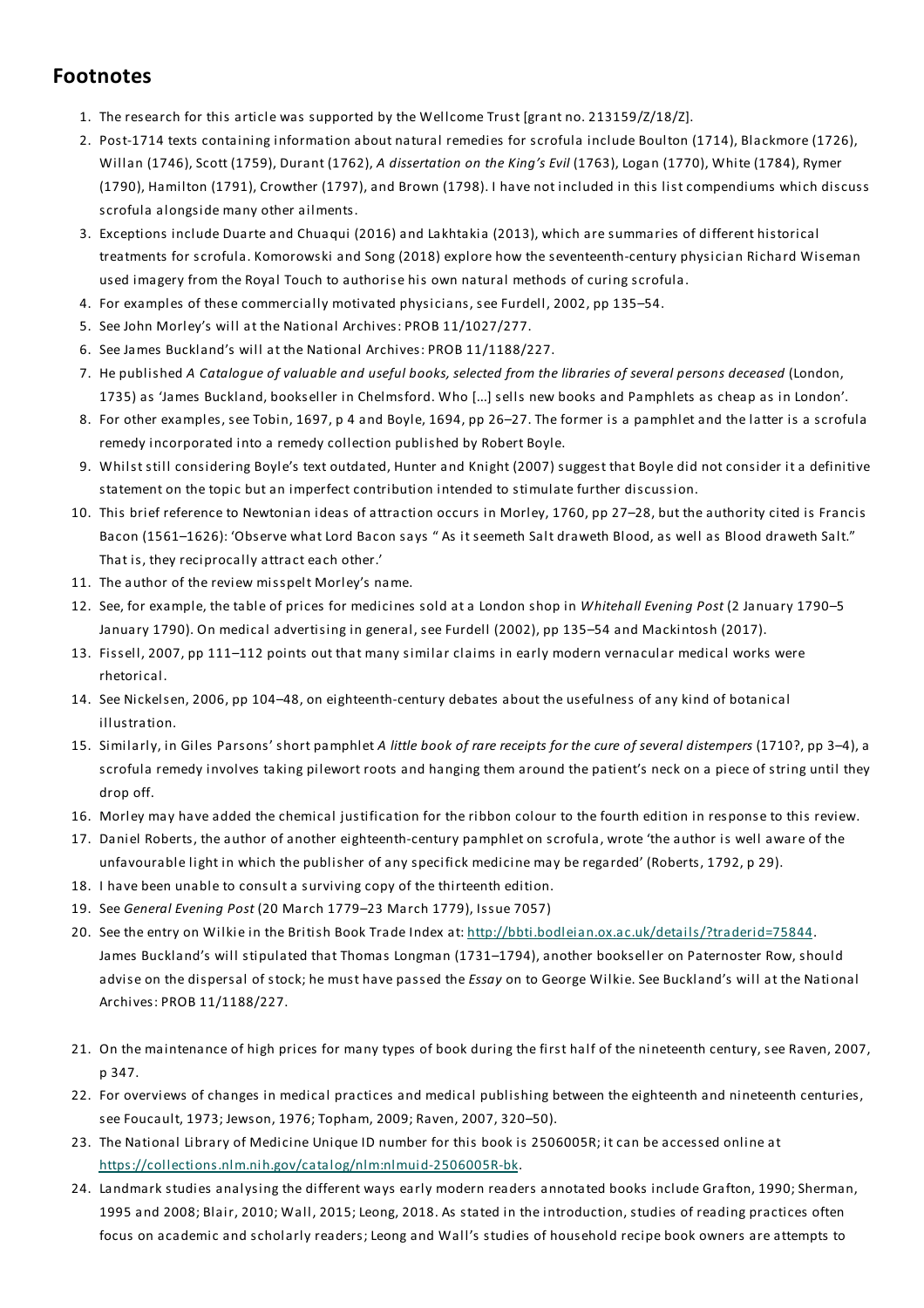redress this imbalance.

- 25. Half a recipe written in this hand also appears on a blank endpaper at the end of the book In all three examples, the following letters are often similarly formed: w, d, y, h and t.
- 26. There is an extensive body of literature on tacit knowledge, including but not limited to Ryle (1945), Polanyi (1958), Polanyi (1967), Oakeshott (1962), and Bourdieu (1977).

## **References**

- 1. 1733, A Catalogue of valuable English books. (Lately belonging to John Morley, Esg;) Which will be sold by auction at in Halstead in Essex, on beginning every evening at six of the clock, and will be continued till all are sold. Catalogues may be *had at the place of sale* (Colchester: Printed for John Pilborough)
- 2. 1742, A cheap, sure and ready guide to health; or, a cure for a disease call'd the doctor (London: Printed for J. Roberts)
- 3. 1760, 'An Essay on the Nature and Cure of the King's Evil. Deduced from Observation and Practice...',*The Critical Review: Or, Annals of Literature,* 10, pp 244–45
- 4. 1763, A dissertation on the King's Evil: with some account of a medicine which (tho' an alternative, and gives no uneasiness *the patient) has cured many of that disorder...* (London: Printed for J. Newbery)
- 5. 1767, 'An Essay on the Nature and Cure of the King's Evil', deduced from Observation and Practice...',*The Critical Review: Or, Annals of Literature,* 23, pp 453–54
- 6. 1842, Cataloque of practical and useful books on education; domestic economy; anatomy, medicine & practice pf physic; trade, business, & mechanical arts, topography; architecture; morality and religion; domestic and parochial law; agriculture *and rural affairs; veterinary practice; and the breeding and management of live stock* (London: printed for Sherwood, Gilbert, and Piper), in Whittock, N, 1844,*The Miniature Painter's Manual…* (London: Printed for Sherwood, Gilbert, and Piper). Accessed online at https://books.google.co.uk/books?

id=DusDAAAAQAAJ&pg=PA98&dq=morley+KING%27S+EVIL+FORTY-SECOND+EDITION&hl=en&sa=X&ved=0ahUKEwj5i7-UqcPhAhV8QRUIHRQkDdAQ6AEILTAB#v=onepage&q=morley%20KING'S%20EVIL%20FORTY-SECOND%20EDITION&f=false (accessed 2 March 2019)

- 7. Bayman A, 2016,*Thomas Dekker and the Culture of Pamphleteering in Early Modern London* (London: Routledge)
- 8. Blackmore, R, 1726, *Discourses on the gout, a rheumatism, and the King's Evil* (London: Printed for J. Pemberton)
- 9. Blair, A, 2010,*Too Much to Know: Managing Scholarly Information before the Modern Age* (New Haven:Yale University)
- 10. Bloch, M, 1973,*The Royal Touch:Sacred Monarchy and Scrofula in England and France*, translated by J E Anderson (London: Routledge and Kegan Paul)
- 11. Boulton, R, 1714, *Physico-chyrurgical treatises of the gout, the King's Evil and the lues venerea...*(London: Printed for W. Brand and J. Kent)
- 12. Bourdieu, P, 1977, *Outline of a Theory of Practice*, translated by Richard Nice (Cambridge: Cambridge University Press)
- 13. Boyle, R, 1694, Medicinal experiments: or a collection of choice remedies [...] the third and last volume (London: Printed for J. Taylor)
- 14. Boyle, R, 2000, 'Of the Reconcileableness of Specifick Medicines to the Corpuscular Philosophy', in Hunter, M and Davis, E (eds),*The Works of Robert Boyle: Volume 10* (London: Pickering & Chatto)
- 15. Brogan, S, 2015,*The Royal Touch in Early Modern England: Politics, Medicine and Sin* (Woodbridge: Boydell)
- 16. Brown, C, 1798, A treatise on scrophulous diseases, shewing the good effects of factitious airs: illustrated with cases and *observations* (London: Printed for the author by M. Allen and sold by W. Glendinning,T. Coxe and Emery and Adams)
- 17. Buckland, James, 1735, A Catalogue of valuable and useful books, selected from the libraries of several persons deceased (London)
- 18. Cavallo, S, 1991, 'The Motivations of Benefactors: An Overview of Approaches to the Study of Charity', in Barry, J and Jones, C, *Medicine and Charity Before the Welfare State* (London: Routledge), pp 46–62
- 19. Cohen, J, Opal S and Powderly, W, 2010, *Infectious Diseases, 3 rd edn* (St. Louis: Mosby)
- 20. Cook, H, 1986,*The Decline of the Old Medical Regime in Stuart London* (Ithaca: Cornell University Press)
- 21. Cowan, S, 2012,*The Growth of Public Literacy in Eighteenth-Century England* (PhD, University of London)
- 22. Crawfurd, R, 1911,*The King's Evil* (Oxford: Clarendon Press)
- 23. Crowther, B, 1797, Practical observations on the disease of the joints, commonly called white-swelling: with some remarks on *scrofulous abscesses* (London: Printed for G.G. and J. Robinson)
- 24. Darnton, R, 1982, 'What is the History of Books?', *Daedalus,* 111/3, pp 65–83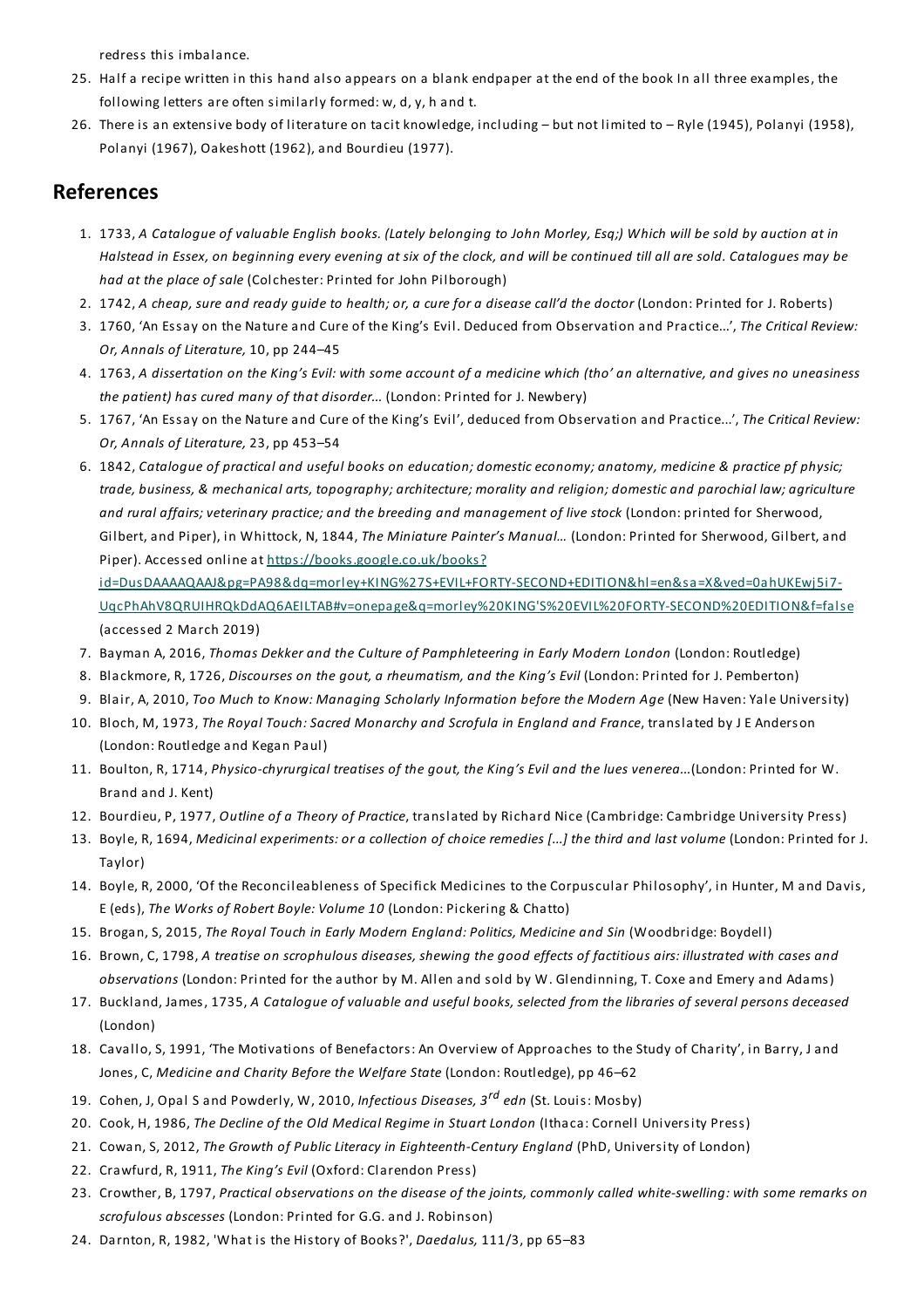- 25. DeLacy, M, 2017, *Contagionism Catches On: Medical Ideology in Britain, 1730–1800* (Cham: Palgrave Macmillan)
- 26. Duarte, I, and Chuaqui, C, 2016, 'Historia de la escrófula: de la discrasia humoral a la consunción', *Revista médica de Chile*, 144/4, pp 503–507
- 27. Durant, T, 1762, A treatise on the King's Evil: setting forth a new theory on that disease; and a new method of curing *indurated and ulcerated glands of the neck, &c.* (London: Printed for T. Waller)
- 28. Fissell, M, 1992, 'Readers,Texts, and Contexts: Vernacular Medical Works in Early Modern England', in Porter, R (ed),*The Popularization of Medicine, 1650–1850* (London; Routledge), pp 72–91
- 29. Fissell, M, 2003, 'Making a Masterpiece:The Aristotle Texts in Vernacular Medical Culture', in Rosenberg C E (ed), *Right Living: An Anglo-American Tradition of Self-Help Medicine and Hygiene* (Baltimore, John Hopkins University Press), pp 59– 87
- 30. Fissell, M, 2007, 'The Marketplace of Print', in Jenner, M S R and Wallis, P (eds), *Medicine and the Market in England and its Colonies, c. 1450–1850* (Basingstoke: Palgrave Macmillan), pp 108–32
- 31. Foucault, M, 1973,*The Birth of the Clinic: An Archaeology of Medical Perception,* translated by A M Sheridan Smith (London:Tavistock Publications)
- 32. French, H R, 2000, '"Ingenious & Learned Gentlemen":Social Perceptions and Self-Fashioning among Parish Elites in Essex, 1680–1740', *Social History*, 25/1, pp 44–66
- 33. Furdell,E, 2002, *Publishing and Medicine in Early Modern England* (Rochester, NY: University of Rochester Press)
- 34. Gaskell, R, 2004, 'Printing House and Engraving Shop: A Mysterious Collaboration',*The Book Collector* 53, 213–51
- 35. *General Evening Post* (20 March 1779–23March 1779), Issue 7057, accessed online at https://www.gale.com/intl/c/17thand-18th-century-burney-newspapers-collection(accessed 20 March 2019)
- 36. Gibbs, J, 1712, *Observations of various eminent cures of scrophulous distempers commonly call'd the King's Evil* (London: Printed for Ralph Simpson, W. Innys and Philip Yeo)
- 37. Ginzburg, C, 1992,*The Cheese and the Worms:The Cosmos of a Sixteenth-Century Miller*, translated by John and Anne Tedeschi (London: Penguin)
- 38. Goodwin, G and Stephenson Payne, L, 'Lobb,Theophilus': *Oxford Dictionary of National Biography*, https://www.oxforddnb.com/ (accessed 18 July 2019)
- 39. Greene R, 1583, *Mamillia, A Mirrour or Looking Glasse for the Ladies of Englande* (London: Printed for Thomas Woodcocke)
- 40. Gregori, F, 2010, 'Blackmore, Sir Richard': Oxford Dictionary of National Biography, https://www.oxforddnb.com/ (accessed 18 June 2019)
- 41. Guerrini, A, 1985, 'James Keill, George Cheyne and Newtonian Physiology, 1690–1740', *Journal of the History of Biology,* 18/2, pp 247–66
- 42. Guerrini, A, 2010, 'Advertising Monstrosity: Broadsides and Human Exhibition in Early Eighteenth-Century London', in Fumerton, P and Guerrini, A (eds), *Ballads and Broadsides in Britain, 1500–1800* (Burlington: Ashgate Publishing), pp 109– 27
- 43. Halasz, A, 1997,*The Marketplace of Print: Pamphlets and the Public Sphere in Early Modern England* (Cambridge: Cambridge University Press)
- 44. Hamilton, R, 1791, *Observations on scrophulous affections, with remarks on schirrus, cancer, and rachitis* (London: Printed for C. Dilly)
- 45. Heal, A, 1951, 'Booksellers and Stationers'Trade-Cards of the Eighteenth Century', in *The Penrose Annual*, 45, pp 29–32
- 46. Hole, C, 1953,*The English Housewife in the Seventeenth Century* (London: Chatto & Windus)
- 47. Hume, R, 2014, 'The Value of Money in Eighteenth-Century England: Incomes, Prices, Buying Power and Some Problems in Cultural Economies', *Huntington Quarterly*, 77/4, pp 373–416
- 48. Hunter, L, 1997a, 'Women and Domestic Medicine: Lady Experimenters, 1570–1620', in Hunter, Land Hutton, S, *Women, Science, and Medicine, 1500–1700: Mothers and Sisters of the Royal Society* (Stroud:Sutton), pp 89–109
- 49. Hunter, L, 1997b, 'Sisters of the Royal Society:The Circle of Katherine Jones, Lady Ranelagh', in Hunter, Land Hutton, S, *Women, Science, and Medicine, 1500–1700: Mothers and Sisters of the Royal Society* (Stroud:Sutton), pp 178–97
- 50. Jardine, Land Grafton, A, 1990, '"Studied for Action": How Gabriel Harvey Read His Livy', *Past and Present,* 129/1, pp 30– 78
- 51. Jewson, N D, 1974, 'Medical Knowledge and the Patronage System in 18 th Century England', *Sociology,* 8/3, pp 369–85
- 52. Jewson, N D, 1976, 'The Disappearance of the Sick-Man from Medical Cosmology, 1770–1870', *Sociology,* 10/2, pp 225– 44
- 53. Johns, A, 1998,*The Nature of the Book: Print and Knowledge in the Making* (Chicago: University of Chicago Press)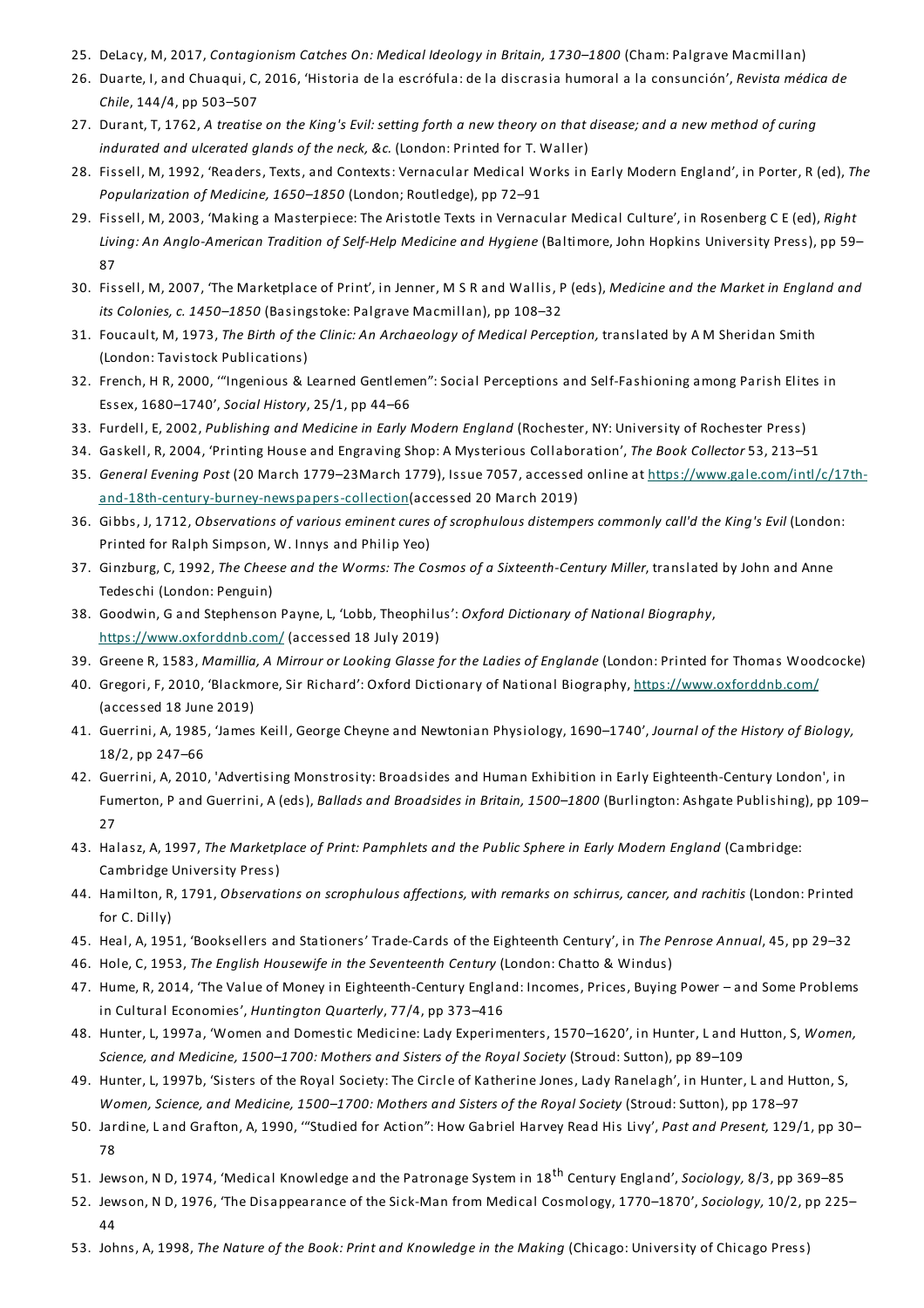- 54. Knight, H and Hunter, M, 2007, 'Robert Boyle's *Memoirs for the Natural History of Human Blood* (1684): Print, Manuscript and the Impact of Baconianism in Seventeenth-Century Medical Science', *Medical History*, 51, pp 145–64
- 55. Komorowski, A and Song, S, 2018, 'A Politics of the Senses:The Political Role of the King's-Evil in Richard Wiseman's *Severall Chirurgicall Treatises, Medical Humanities,* 0, pp 1- 7, DOI 10.1136/medhum-2017-011390
- 56. Lane, J, 1985,'"The Doctor Scolds Me":The Diaries and Correspondence of Patients in Eighteenth-Century England', in Porter, R (ed), *Patients and Practitioners: Lay Perceptions of Medicine in Pre-Industrial Society* (Cambridge: Cambridge University Press), pp 205–48
- 57. Lakhtakia, R, 2013, 'Of Animalcula, Phthisis and Scrofula: Historical Insights into Tuberculosis in the Pre-Koch Era, *Sultan Qaboos University Medical Journal*, 13/4, pp 486–490
- 58. Lawrence, S, 1996, *Charitable Knowledge: Hospital Pupils and Practitioners in Eighteenth-Century London* (Cambridge: Cambridge University Press)
- 59. Leong,E, 2013, 'Collecting Knowledge for the Family: Recipes, Gender and Practical Knowledge in the Early Modern English Household', *Centaurus*, 55/2, pp 81–103
- 60. Leong,E, 2014, '"Herbals She Peruseth": Reading Medicine in Early Modern England', *Renaissance Studies*, 28/4, pp 556– 78
- 61. Leong,E, 2018, *Recipes and Everyday Knowledge: Medicine, Science and the Household in Early Modern England* (Chicago: University of Chicago Press)
- 62. Levin, C, 1989, '"Would I Could Give You Help and Succour":Elizabeth I and the Politics of Touch', *Albion,* 21/2, pp 191– 205
- 63. Logan, W, 1770, *Observations on the effects of sea water in the scurvy and scrophula* (London: Printed for E and C. Dilly, 1770)
- 64. Mackintosh, A,*The Patent Medicines Industry in Georgian England: Constructing the Market by the Potency of Print* (Basingstoke: Palgrave Macmillan)
- 65. Madden, D, 2007, A Cheap, Safe and Natural Medicine: Religion, Medicine, and Culture in John Wesley's Primitive Physic (Amsterdam: Rodopi)
- 66. Morley, J, 1760, An essay on the nature and cure of the King's Evil. Deduced from observations and practice, and designed *for the publick good...* (London: Printed for James Buckland). Accessed online at https://0 data.historicaltexts.jisc.ac.uk.catalogue.wellcomelibrary.org/view?pubId=ecco-0691301000&index=ecco&pageId=ecco-0691301000-10 (accessed on 16 November 2018)
- 67. Morley, J, 1763, An essay on the nature and cure of the King's Evil; deduced from observations and practice. The second edition... (London: Printed for James Buckland). Accessed online at https://0data.historicaltexts.jisc.ac.uk.catalogue.wellcomelibrary.org/view?pubId=ecco-1238900400&index=ecco&pageId=ecco-1238900400-20 (accessed on 16 November 2018)
- 68. Morley, J, 1766, An essay on the nature and cure of the King's Evil, deduced from observation and practice. The third edition... (London: Printed for James Buckland). Accessed online at https://0data.historicaltexts.jisc.ac.uk.catalogue.wellcomelibrary.org/view?pubId=ecco-0165700500&index=ecco&pageId=ecco-0165700500-10 (accessed on 18 November 2018)
- 69. Morley, J, 1768, An essay on the nature and cure of the King's Evil, deduced from observation and practice. The fourth edition... (London: Printed for James Buckland). Accessed online at https://0data.historicaltexts.jisc.ac.uk.catalogue.wellcomelibrary.org/view?pubId=ecco-0649400400&index=ecco&pageId=ecco-0649400400-20 (accessed on 20 November 2018)
- 70. Morley, J, 1770, An essay on the nature and cure of scrophulous disorders, vulgarly called the King's Evil, deduced from *observation and practice, the sixth edition…* (London: Printed for James Buckland). Accessed online at https://0 data.historicaltexts.jisc.ac.uk.catalogue.wellcomelibrary.org/view?pubId=eccoii-1539702000&index=eccoii&pageId=eccoii-1539702000-20 (accessed on 20 November 2018)
- 71. Morley, J, 1771, An essay on the nature and cure of scrophulous disorders, vulgarly called the King's Evil, deduced from *observation and practice.The seventh edition…* (London: Printed for James Buckland). Science Museum call number: O.B. MOR MORLEY.
- 72. Morley J, 1772, An essay on the nature and cure of scrophulous disorders, vulgarly called the King's Evil, deduced from *observation and practice, the eighth edition…* (London: Printed for James Buckland). Accessed online at https://0 data.historicaltexts.jisc.ac.uk.catalogue.wellcomelibrary.org/view?pubId=ecco-0758800300&index=ecco&pageId=ecco-0758800300-10 (accessed 22 November 2018)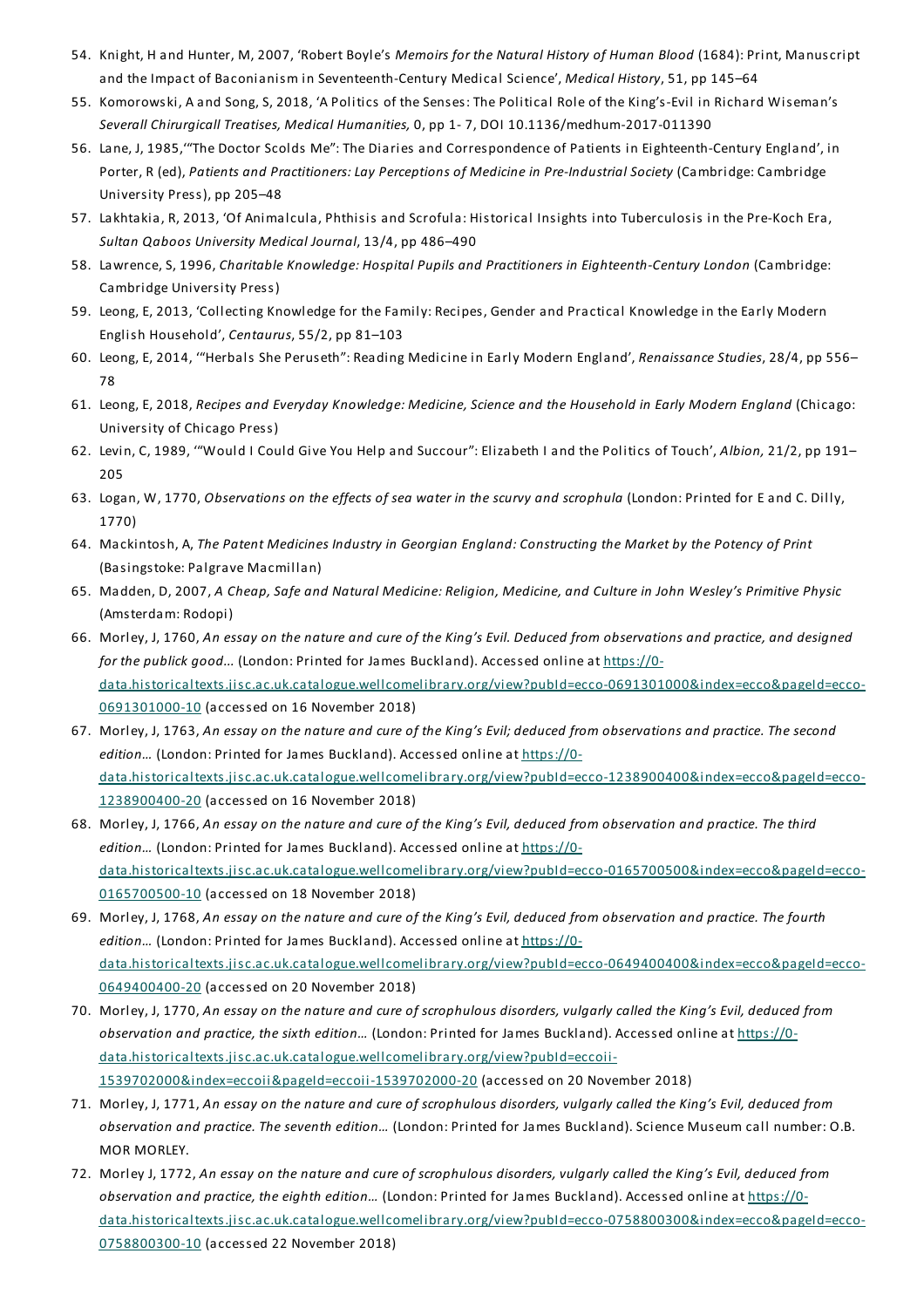- 73. Morley, J, 1773a, An essay on the nature and cure of scrophulous disorders, commonly called the King's Evil; deduced from *observation and practice, the ninth edition…* (London: Printed for James Buckland). Accessed online at https://0 data.historicaltexts.jisc.ac.uk.catalogue.wellcomelibrary.org/view?pubId=ecco-0649400500&index=ecco&pageId=ecco-0649400500-20 (accessed 24 November 2018)
- 74. Morley, J, 1773b, An essay on the nature and cure of scrophulous disorders, commonly called the King's Evil; deduced from *observation and practice.The tenth edition…*(London: Printed for James Buckland). Accessed online at https://0 data.historicaltexts.jisc.ac.uk.catalogue.wellcomelibrary.org/view?pubId=ecco-0218200200&index=ecco&pageId=ecco-0218200200-10 (accessed 24 November 2018)
- 75. Morley, J, 1774a, The eleventh edition of an essay on the nature and cure of scrophulous disorders, commonly called the *King's Evil; deduced from long observation and practice…* (London: Printed for James Buckland). Accessed online at https://0-data.historicaltexts.jisc.ac.uk.catalogue.wellcomelibrary.org/view?pubId=ecco-0218200500&index=ecco&pageId=ecco-0218200500-10 (accessed 25 November 2018)
- 76. Morley, J, 1774b, The twelfth edition of an essay on the nature and cure of scrophulous disorders, commonly called the *King's Evil; deduced from long observation and practice…* (London: Printed for James Buckland). National Library of Medicine Unique ID no: 2506005R. Accessed online at https://collections.nlm.nih.gov/bookviewer?PID=nlm:nlmuid-2506005R-bk#page/4/mode/2up. (accessed 10 February 2019)
- 77. Morley, J, 1775, The fourteenth edition of an essay on the nature and cure of scrophulous disorders, commonly called the *King's Evil; deduced from long observation and practice...* (London: Printed for James Buckland). Accessed online at https://0-data.historicaltexts.jisc.ac.uk.catalogue.wellcomelibrary.org/view?pubId=ecco-0649400600&index=ecco&pageId=ecco-0649400600-20 (accessed 25 November 2018)
- 78. Morley, J, 1776, The fifteenth edition, revised, of an essay on the nature and cure of scrophulous disorders, commonly called *the King's Evil; deduced from long observation and practice…* (London: Printed for James Buckland). Science Museum call number: O.B. MOR MORLEY
- 79. Morley, J, 1777, The seventeenth edition, revised, of an essay on the nature and cure of scrophulous disorders, commonly *called the King's Evil; deduced from long observation and practice* (London: Printed for James Buckland). Accessed online at https://0-data-historicaltexts-jisc-ac-uk.catalogue.wellcomelibrary.org/view?pubId=ecco-0700000200&index=ecco&pageId=ecco-0700000200-10 (accessed 25 November 2018)
- 80. Newman, W, 1994, *Gehennical Fire:The Lives of George Starkey: An American Alchemist in the Scientific Revolution* (Chicago: University of Chicago Press)
- 81. Nickelsen, K, 2006, *Draughtsmen, Botanists and Nature:The Construction of Eighteenth Century Botanical Illustrations* (Dordrecht: Springer)
- 82. Oakeshott, M, 1962, *Rationalism in Politics and OtherEssays* (London: Methuen)
- 83. Parsons, G, 1710, *A little book of rare receipts for the cure of several distempers…* (London: Printed for A Bettesworth)
- 84. Plomer, H R, 1968; first published 1932, *A Dictionary of the Printers and Booksellers Who Were at Work in England, Scotland and Ireland from 1726 to 1755* (London: Bibliographical Society)
- 85. Polanyi, M, 1958, *Personal Knowledge:Towards a Post-Critical Philosophy* (London: Routledge)
- 86. Polanyi, M, 1967,*The Tacit Dimension* (London: Routledge and Kegan Paul)
- 87. Pollock, L, 1995, *With Faith and Physic:The Life of a Tudor Gentlewoman, Lady Grace Mildmay, 1552–1620* (New York:St. Martin's Press)
- 88. Porter, R, 1989, *Health for Sale: Quackery in England 1660–1850* (Manchester: Manchester University Press)
- 89. Porter, R, 1985, 'Laymen, Doctors and Medical Knowledge in the Eighteenth Century:The Evidence of the Gentleman's Magazine', in Porter, R (ed), *Patients and Practitioners: Lay Perceptions of Medicine in Pre-Industrial Society* (Cambridge: Cambridge University Press), pp 283–314
- 90. Quincy, J, 1724, *Pharmacopoeia officinalis & extemporanea . Or, a complete English dispensatory,* 5 th edn (London: Printed for E. Bell, W.Taylor and J. Osborn)
- 91. Ratia, M and Suhr C, 2011, 'Medical Pamphlets: Controversy and Advertising', in Taavitsainen, I and Pahta, P (eds), *Medical Writing in Early Modern English* (Cambridge: Cambridge University Press), pp 180–203
- 92. Raymond, J, 2003, *Pamphlets and Pamphleteering in Early Modern Britain* (Cambridge: Cambridge University Press)
- 93. Raven, J, 2007,*The Business of Books: Booksellers and the English Book Trade, 1450–1850* (New Haven:Yale University Press)
- 94. Richards, J, 2012, 'Useful Books: Reading Vernacular Regimens in Sixteenth-Century England', *Journal of the History of Ideas*, 73/4, pp 247–71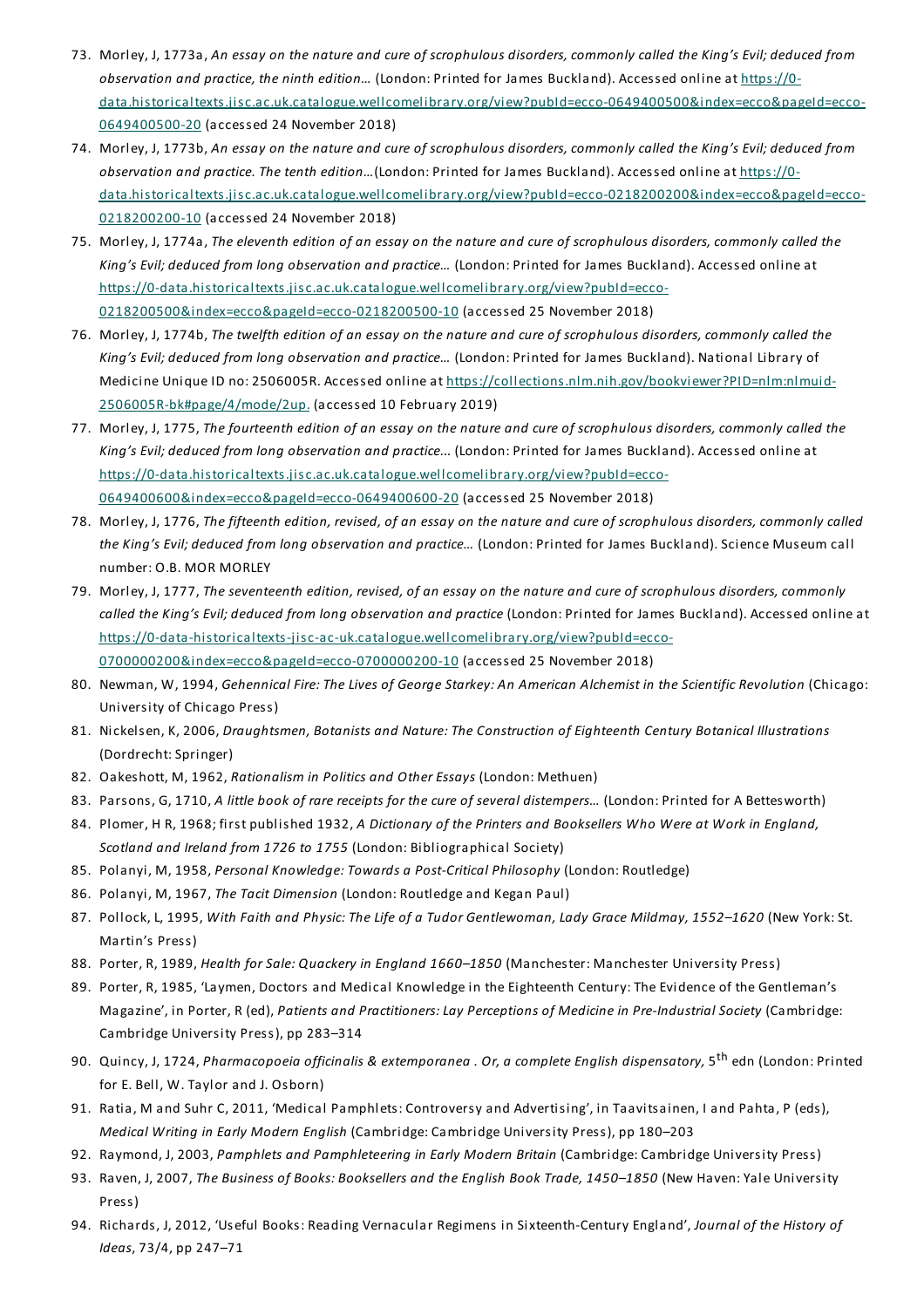- 95. Roberts, D, 1792, Remarks on the King's Evil or scrofula with an account of a specific medicine for the cure of it (London: Printed and sold by James Phillips and George Yard)
- 96. Roos, A M, 2007,*The Salt of the Earth: Natural Philosophy, Medicine, and Chymistry in England, 1650–1750* (Leiden: Brill)
- 97. Ryle, G, 1945–46, 'Knowing How and Knowing That:The Presidential Address', *Proceedings of the Aristotelian Society,* 46, pp 1–16
- 98. Rymer, J, 1790, *A short account of the method of treating scrofula and other glandular affections...* (London: Printed for J. Evans and others)
- 99. Scott, W, 1759, *A dissertation on the scrofula, or King's-Evil* (London: Printed for M. Cooper)
- 100. Shapin, S, 1994, *A Social History of Truth: Civility and Science in Seventeenth-Century England* (Chicago: University of Chicago Press)
- 101. Shepard, L, 1973,*The History of Street Literature:The Story of Broadside Ballads, Chapbooks, Proclamations, News-Sheets, Election Bills,Tracts, Pamphlets, Cocks, Catchpennies and otherephemera* (Newton Abbot: David and Charles)
- 102. Sherman, W, 1995,*The Politics of Reading and Writing in the English Renaissance* (Amherst: University of Massachusetts Press)
- 103. Sherman, W, 2008, *Used Books: Marking Readers in Renaissance England* (Philadelphia: University of Pennsylvania Press)
- 104. Simpson, K, 2008, 'Smollet,Tobias George': *Oxford Dictionary of National Biography*, https://www.oxforddnb.com/ (accessed 20 July 2019)
- 105. Smith, Ginnie, 1985, 'Prescribing the Rules of Health:Self-Help and Advice in the Late Eighteenth Century', in Porter, R (ed), *Patients and Practitioners: Lay Perceptions of Medicine in Pre-Industrial Society* (Cambridge: Cambridge University Press), pp 249–82
- 106. St. Clair, W, 2004,*The Reading Nation in the Romantic Period* (Cambridge: Cambridge University Press)
- 107. Sutton, C W and Bevan, M, 2010, 'Leigh, Charles': *Oxford Dictionary of National Biography*, https://www.oxforddnb.com/ (accessed 29 July 2019)
- 108. Tobin, M, 1697, A true account of the celebrated secret of Mr Timothy Beaghan, lately killed at the Five Bells Tavern in the *Strand, famous for curing the King's Evil* (London: Printed for the author). Accessed online at http://access.bl.uk/item/viewer/ark:/81055/vdc\_100028483146.0x000001. (accessed 15 December 2018)
- 109. Topham, J, 2009, 'Scientific and Medical Books, 1780–1830', in Suarez, M F and Turner, M L,*The Cambridge History of the Book in Britain: Volume V: 1695–1830,* (Cambridge: Cambridge University Press), pp 827–33
- 110. Turrell, J, 1999, 'The Ritual of Royal Healing in Early Modern England:Scrofula, Liturgy, and Politics', *Anglican and Episcopal History,* 68/1, pp 3–36
- 111. Vickers, W, 1709, *A brief account of a specifick medicine for curing the King's Evil* (London: Printed for J. Round and A. Collins)
- 112. Vickery, A, 1998,*The Gentleman's Daughter: Women's Lives in Georgian England* (New Haven:Yale University Press)
- 113. Wall, W, 2015, *Recipes forThought: Knowledge and Taste in the Early Modern English Kitchen* (Philadelphia: University of Pennsylvania Press)
- 114. Wesley, J, 1747, *Primitive physic; Or an easy and natural method of curing most diseases* (London)
- 115. Wild, W, 2000, 'Doctor-Patient Correspondence in Eighteenth-Century Britain: A Change in Rhetoric and Relationship', *Studies in Eighteenth-Century Culture,* 29, 47–64
- 116. Willan, R, 1746, *An essay on the King's Evil* (London: Printed for M. Cooper)
- 117. Wilson, P, 1992, 'Acquiring Surgical Know-How: Occupational and Lay Instruction in Early Eighteenth-Century London', in Porter, R (ed),*The Popularization of Medicine, 1650–1850* (London; Routledge), pp 42–71
- 118. White,T, 1784, *A treatise on the struma or scrofula*... (London: Printed for J. Murray and R.Turner)
- 119. *Whitehall Evening Post*, 6463, 2 January 1790–5 January 1790, accessed online at https://www.gale.com/intl/c/17th-and-18th-century-burney-newspapers-collection (accessed 20 March 2019)

## **Author information**



**Hannah Bower Research Fellow**

**Contact this author >**